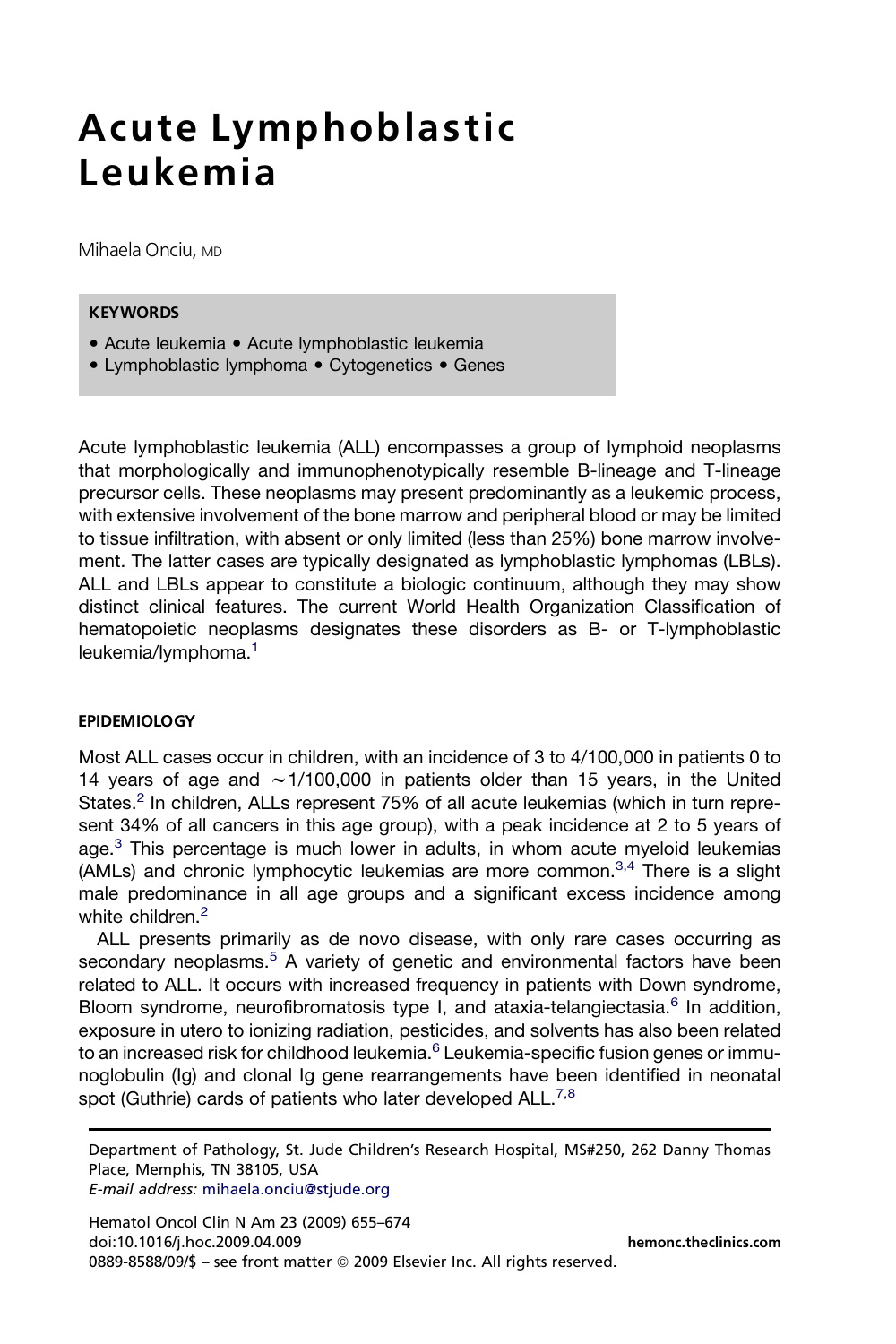#### CLINICAL PRESENTATION

The clinical onset of ALL is most often acute, although a small percentage of cases may evolve insidiously over several months. $9$  The presenting symptoms and signs correlate with the leukemic cell burden and the degree of marrow replacement, leading to cytopenias. The most common symptoms include fever (caused by leukemia or a secondary infection secondary to neutropenia), fatigue and lethargy (as a result of anemia), bone and joint pain, and a bleeding diathesis (related to thrombocytopenia). Patients with precursor T-cell ALL/LBL often present with a mediastinal mass with or without associated pleural effusions, which may lead to respiratory distress and other signs of superior vena cava syndrome. Common extramedullary sites of involvement include lymph nodes, liver, spleen, and meninges, whereas less commonly, ALL may infiltrate orbital tissues, testes, tonsils, and adenoids. Rare patients presenting with B-LBL may show skin lesions of lymphadenopathy in the head and neck area or discrete bone lesions.<sup>[10](#page-14-0)</sup> The most common laboratory abnormalities in ALL include anemia, thrombocytopenia, neutropenia, and leucopenia or leukocytosis, with hyperleukocytosis (>100<sup>´</sup> 10<sup>9</sup>/L) present in approximately 15% of the pediatric patients.<sup>[9](#page-14-0)</sup> Other common laboratory abnormalities include elevated serum uric acid and lactose dehydrogenase levels, correlating with the tumor burden and degree of tumor lysis.

#### PATHOLOGIC DIAGNOSIS Morphology

# The classic morphologic features of ALL have been well described in the literature and are best summarized by the categories outlined by the first classification of ALL, the French-American-British (FAB) system, which was based primarily on the microscopic appearance of the leukemic cells, as seen on Wright-Giemsa–stained smears.[11,12](#page-14-0) The FAB classification outlined three morphologic groups of ALL, designated as L1, L2, and L3 ([Fig. 1](#page-2-0)). Most commonly, ALL blasts are small to intermediate in size, with scanty cytoplasm, condensed nuclear chromatin, and indistinct or absent nucleoli (FAB L1 subtype). Less commonly, ALL cells may be larger, with moderate amounts of pale basophilic cytoplasm, finely dispersed nuclear chromatin, and prominent nucleoli (FAB L2 subtype). Very rarely, ALL may present as the FAB L3 subtype, which consists of large blasts, with abundant deeply basophilic and occasional vacuolated cytoplasm, coarsely clumped nuclear chromatin, and variably prominent nucleoli. Most of the cases presenting with this morphology are Burkitt lymphomas, a subtype of high-grade mature B-cell lymphoma. However, a small subset of precursor B-cell neoplasms, often associated with hypodiploidy, may also present with FAB L3 features (see [Fig. 1](#page-2-0)).

When seen in hematoxylin and eosin-stained histologic sections of bone marrow biopsies and tissue infiltrates, the neoplastic lymphoblasts of ALL/LBL may show features that correspond to the FAB categories. The most characteristic appearance is that of a neoplasm with diffuse growth pattern, sometimes with a partial starry-sky appearance, expanding the interfollicular area in subtotally replaced lymphoid organs (such as lymph nodes or tonsils). The blasts are small, with finely granular chromatin and small pinpoint nucleoli. In rare cases, the blasts may have prominent nucleoli (such as in the L2 subtype) or may resemble large-cell lymphoma cells (see [Fig. 1](#page-2-0)). Occasional cases of ALL may present with variable degrees of marrow necrosis or associated marrow fibrosis.[13](#page-14-0)

Various morphologic variants of ALL have been described, none of which has prognostic significance. The leukemic blasts may contain vacuoles, $14$  pale pink or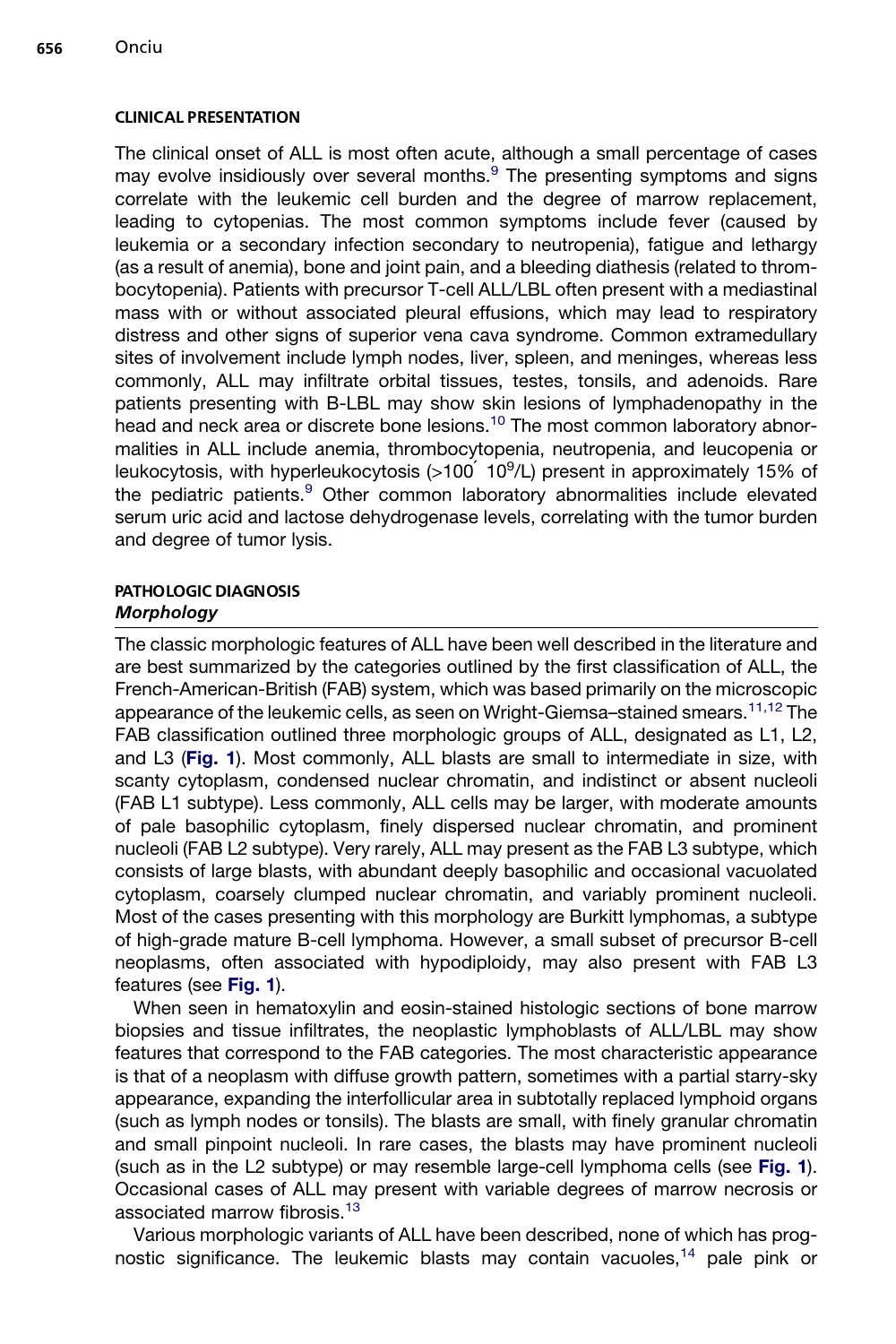<span id="page-2-0"></span>

Fig. 1. The morphology of ALL/LBL in smears and paraffin-embedded tissue sections.  $(A, B)$ ALL L1. (C–D) ALL L2. ( $E$ ,  $F$ ) Morphologic findings in a case of precursor B-ALL with hypodiploidy, resembling a high-grade, mature B-cell lymphoma (A, C, E, Wright-Giemsa stain) (B, D, F, hematoxylin-eosin; original magnification 60x oil immersion).

azurophilic granules ("granular ALL"),<sup>[15–17](#page-14-0)</sup> or giant inclusions.<sup>[18,19](#page-14-0)</sup> In some cases, the blasts may show eccentric cytoplasmic uropod-like projections (''hand-mirror cell ALL").<sup>[20](#page-14-0)</sup> Some cases of ALL may show prominent associated eosinophilia (and even hypereosinophilic syndrome), $21$  which relates to a specific genetic lesion (See later section).

# **Cytochemistry**

Cytochemical staining has been used with decreasing frequency in the diagnosis of ALL due to the availability of immunophenotyping. The leukemic cells of ALL are uniformly negative for myeloperoxidase (MPO), Sudan Black-B, chloroacetate esterase, and nonspecific esterases.<sup>[22](#page-14-0)</sup> A notable exception is that of granular ALL,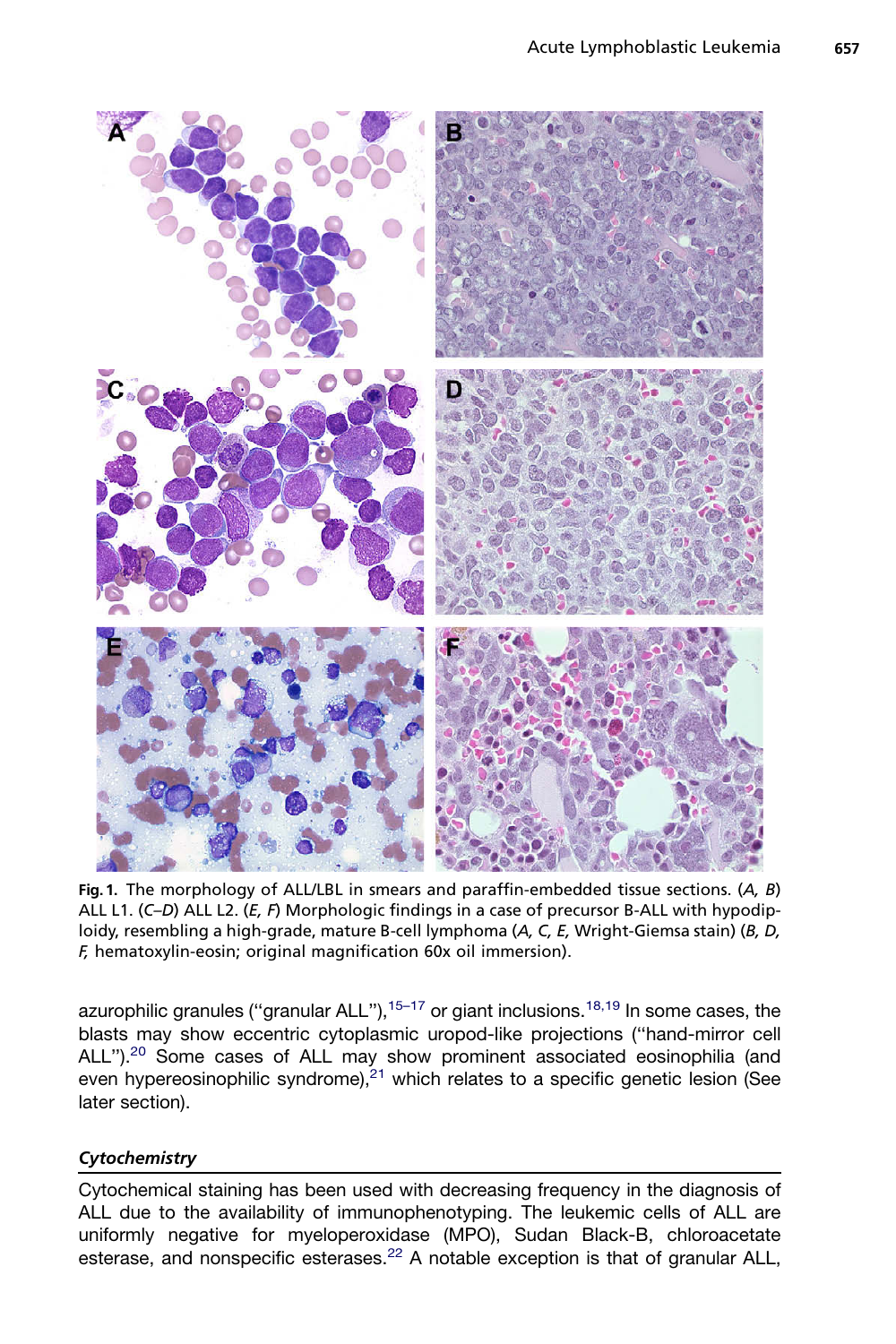which frequently shows nonspecific esterase staining localized to the granules and may also show light gray staining with Sudan Black-B.<sup>[1,23](#page-13-0)</sup> The blasts of ALL are often (75%) positive for PAS and may also be positive for acid phosphatase, more frequently seen in T-cell ALL.<sup>[22](#page-14-0)</sup>

## Immunophenotype

Immunophenotypic studies are an essential component of the diagnostic workup of ALL/LBL. As opposed to the morphologic features, the lineage of ALL established in this manner subdivides this disease into two broad, clinically and biologically meaningful categories: precursor B-cell ALL (B-ALL) and precursor T-cell ALL (T-ALL).

B-ALL is characterized by the expression of a variety of B-cell–specific antigens, which often include PAX-5 (B-cell–specific activator protein), CD19, CD20, CD22 (surface and cytoplasmic), CD24, and CD79a (cytoplasmic). Notably, CD20, a marker of mature B cells, may be expressed only partially and weakly by the leukemic lymphoblasts or may be entirely negative in B-ALL. A large proportion of B-ALL also express CD10 (common acute lymphocytic leukemia antigen), an antigen consistently expressed by normal B-cell progenitors. Most B-ALL show dim expression of CD45 (leukocyte common antigen), and a subset of these leukemias, most common in children, may be CD45 negative. Other antigens often expressed by the leukemic blasts include progenitor markers often seen in early-stage B-cell precursors, including CD34 and terminal deoxynucleotidyl transferase (Tdt). Depending on their pattern of Ig expression, B-ALL may be classified into early pre-B (or pro-B) ALL, which lacks Ig expression, pre–B-ALL (expression of cytoplasmic  $\mu$  chains, without Ig light chain expression or restriction), and transitional pre–B-ALL (with cytoplasmic and weak surface expression of  $\mu$  chains, without Ig light chain expression or restriction).<sup>[1](#page-13-0)</sup> Rare cases of precursor B-ALL may show surface expression of complete IgM with light chain restriction,  $24,25$  sometimes associated with other features of mature B cells (such as lack of CD34 and Tdt expression). $24$  Such cases should be carefully differentiated from mature B-cell neoplasms. Most cases of B-ALL also show expression of one or several myeloid-associated antigens, most often CD13 and CD33 and less often CD11b, CD15, and CD66c. The pattern of immunophenotypic aberrancies correlates to some extent with the underlying genetic lesion in B-ALL (see later section).

T-ALL is characterized by expression of T-lineage–associated antigens (CD2, CD3, CD4, CD5, CD7, CD8) as well as CD1a, CD10, CD34, CD99, HLA-DR, and Tdt. The pattern of antigen expression may be used to subclassify T-ALLs according to the stages of normal thymocyte development that they resemble<sup>[1,26](#page-13-0)</sup> (Table 1). A subset of T-ALL, typical of the cortical subtype, may show coexpression of weak CD79a.<sup>[27](#page-15-0)</sup> Notably, some T-ALL/LBL may be negative for Tdt, $^{28}$  $^{28}$  $^{28}$  which may raise the differential diagnosis with mature T-cell lymphomas, particularly difficult in cases that are also

| Table 1<br>Subclassification of T-ALL according to stages of normal thymocyte maturation |      |                 |      |                          |       |                    |     |                    |                                  |
|------------------------------------------------------------------------------------------|------|-----------------|------|--------------------------|-------|--------------------|-----|--------------------|----------------------------------|
| <b>T-ALL Subtype</b>                                                                     | CD1a | CD <sub>2</sub> | cCD3 | sCD3                     | CD4   | CD5                | CD7 | CD <sub>8</sub>    | <b>CD34</b>                      |
| Pro-T                                                                                    |      |                 |      | $\sim$                   |       |                    |     |                    |                                  |
| Pre-T                                                                                    |      |                 |      | $\sim$                   | -     | $\hspace{0.1mm} +$ |     |                    | $\hspace{0.1mm} +\hspace{0.1mm}$ |
| Cortical T                                                                               |      |                 |      | $\overline{\phantom{a}}$ |       | $\pm$              |     |                    |                                  |
| Medullary T                                                                              | -    |                 |      |                          | $+^a$ | $^+$               |     | $\hspace{0.1mm} +$ | $\sim$                           |

<sup>a</sup> Medullary stage T-ALL shows either CD4 or CD8 expression.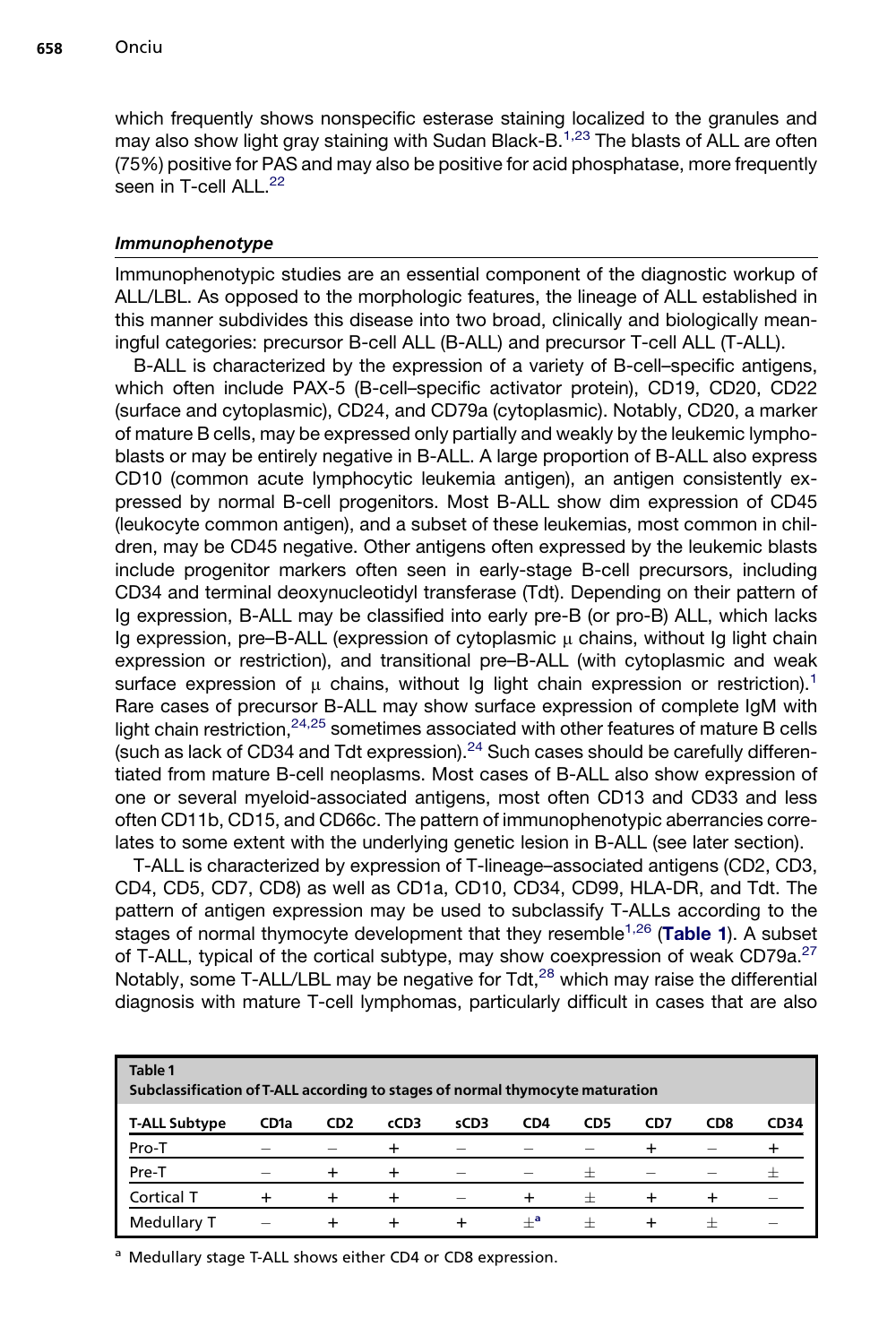negative for HLA-DR and CD34. T-ALL may frequently express myeloid antigens, including CD11b, CD13, CD15, and CD33. Rare cases express CD117 (c-kit). This latter feature is seen most often in association with a recently described subset of T-ALL that appear to resemble early T-cell precursors recently migrated from the bone marrow to the thymus.<sup>[29](#page-15-0)</sup> These genetically heterogeneous cases share a CD1a-, CD8-, CD5 weakly+, CD117+, CD34+, HLA-DR+, CD13+, CD33+,  $CD11b+$ , or  $CD65+$  immunophenotype and appear to invariably correlate with a poor response to therapy, including remission induction failure and/or hematologic relapse. Therefore, an aggressive therapeutic approach, including hematopoietic stem cell transplantation, is warranted in these patients.

#### GENETICS OF ACUTE LYMPHOBLASTIC LEUKEMIA

Although relatively homogeneous at the morphologic and immunophenotypic level, ALL/LBLs show significant heterogeneity at the genetic level. Their genetic lesions define disease subsets with distinct biology and response to therapy and are used in the risk stratification schemas for most current treatment protocols.

## Genetics of Precursor B-cell Acute Lymphoblastic Leukemia

#### Genetic Subgroups

B-ALLs include several cytogenetic subgroups with distinct biologic and pharmacologic features<sup>1</sup> that are very important in the current risk stratification of these patients. These subgroups account for  $\sim60\%$  to 80% of cases in children and adults and can be identified by conventional cytogenetics, molecular diagnostics (reverse transcrip-tase polymerase-chain reaction), flow cytometry (cell cycle analysis/DNA index), [9,30,31](#page-14-0) and, currently in preclinial trials, gene expression profiling using oligonucleotide arrays. The remaining ALL cases are still characterized only on the basis of the morphologic and immunophenotypic features. Gene expression profiling studies have shown that these cytogenetic subgroups, although extensively overlapping in morphology and immunophenotype, have distinct gene expression signatures.<sup>[32,33](#page-15-0)</sup> and in vitro sensitivities to drugs,  $34-36$  which correlate with different patterns of drug-metabolizing enzyme gene expression.[37](#page-15-0) Genome-wide genetic analyses, using single nucleotide polymorphism arrays and genomic DNA sequencing, have found that these cytogenetic subgroups also contain distinct alterations in genes encoding principal regulators of B-lymphocyte development and differentiation.<sup>[38](#page-15-0)</sup> These highthroughput methodologies have provided a starting point for a much more detailed molecular characterization of these genetic subgroups.<sup>39-42</sup> The clinicopathologic and molecular features of the main genetic subtypes of B-ALL are summarized in [Table 2](#page-5-0).

## Genetics of T-cell Acute Lymphoblastic Leukemia

Although extensive molecular studies combined with gene expression profiling have uncovered a wealth of information regarding the molecular biology of T-ALL, none of this data is currently used in therapy decisions in this disease, likely due to the smaller numbers of cases available for evaluation in this less common form of ALL. However, since some of these genetic alterations appear to correlate with outcome, it is likely that at least some of them will enter the clinical realm in the near future.

Recurrent chromosomal abnormalities in T-ALL often include reciprocal translocations that disrupt developmentally important transcription factor genes, as a result of rearrangements to loci for the T-cell receptor  $(TCR)$  genes, most commonly  $TCR\alpha$  $(14q11.2)$  and *TCR<sub>B</sub>* (7q35). Common examples include the t $(1;14)$  (p32;q11) (3% of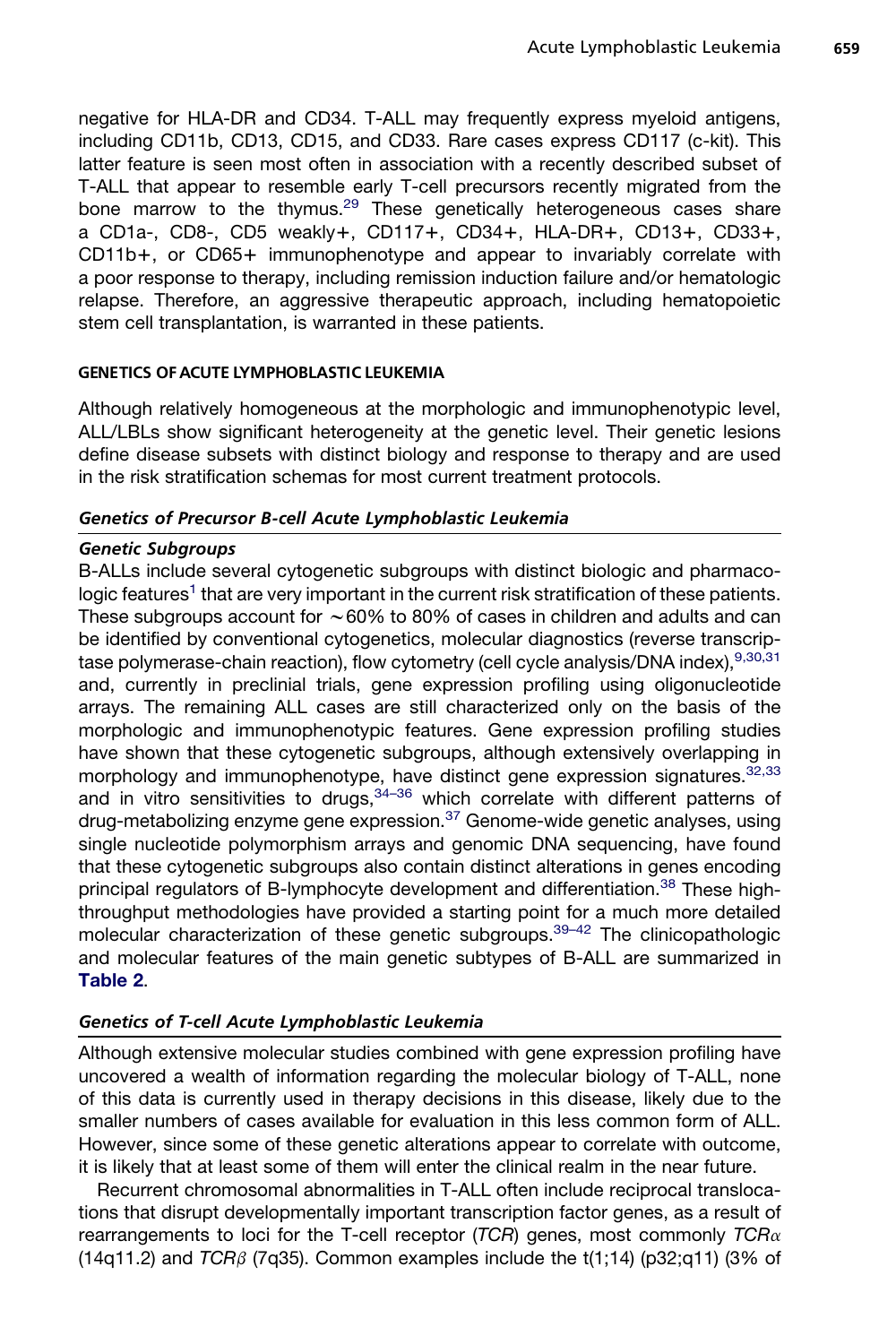|  | ၜၟ |
|--|----|
|  | S  |

<span id="page-5-0"></span>

| Table 2<br>Cytogenetic subtypes of precursor B-ALL and their clinicopathologic features |                          |                                                      |                                   |                                            |                                                   |                                                                                     |                                          |                                               |
|-----------------------------------------------------------------------------------------|--------------------------|------------------------------------------------------|-----------------------------------|--------------------------------------------|---------------------------------------------------|-------------------------------------------------------------------------------------|------------------------------------------|-----------------------------------------------|
| Cytogenetic<br>Subgroup                                                                 | Frequency<br>$(\%)$      | Cytogenetic<br>Abnormality                           | <b>Fusion Gene Features</b>       | Unique<br>Morphologic                      | Unique<br>Immunopheno-<br>typic Features          | <b>Additional</b><br>Molecular<br><b>Abnormalities</b>                              | Pharmacologic<br><b>Features</b>         | Prognostic<br>Category                        |
| Hyperdiploid<br>ALL                                                                     | $27-29$ (P)<br>$6-8$ (A) | $51 - 65$<br>chromosomes<br>$(+4, +14,$<br>$+21, +X$ | <b>NA</b>                         | <b>NA</b>                                  | <b>NA</b>                                         | Uncommon<br><b>BCDG</b><br>mutations<br>(13%), FLT3<br>mutations<br>$(21\% - 25\%)$ | Higher<br>sensitivity<br>to MTX, MP      | Favorable/<br>low risk (P)<br>Unfavorable (A) |
| ALL with<br>t(12;21)                                                                    | $22-25$ (P)<br>$1-2(A)$  | t(12;21)<br>(p13; q22)                               | TEL/AML1<br>(ETVX/<br>RUNX1)      | <b>NA</b>                                  | Early pre-<br>$B-ALL, My+$                        | Monoallelic<br>PAX5<br>deletions<br>(28%)                                           | Higher<br>sensitivity to<br>asparaginase | Favorable/<br>low risk (P)                    |
| ALL with<br>t(1, 19)                                                                    | $3-6$ (P)<br>$5-7$ (A)   | t(1, 19)<br>(q23;p13)                                | E2A (TCF3)/ NA<br>PBX1            |                                            | Pre-B-ALL,<br>$CD34$ -/dim+,<br>CD20-,<br>$CD9++$ | <b>NA</b>                                                                           | <b>NA</b>                                | Standard risk (P)<br>Unfavorable (A)          |
| Philadelphia+<br>ALL                                                                    | $2-3$ (P)<br>$20-30$ (A) | t(9;22)<br>(q34; q11.2)                              | <b>BCRIABL</b><br>(P190,<br>P210) | ALL L1,<br>sometimes<br>granular<br>blasts | <b>NA</b>                                         | IKZF1 (Ikaros)<br>deletions,<br><b>BCDG</b><br>mutations<br>in 66%                  | <b>NA</b>                                | Unfavorable/<br>high risk (P,A)               |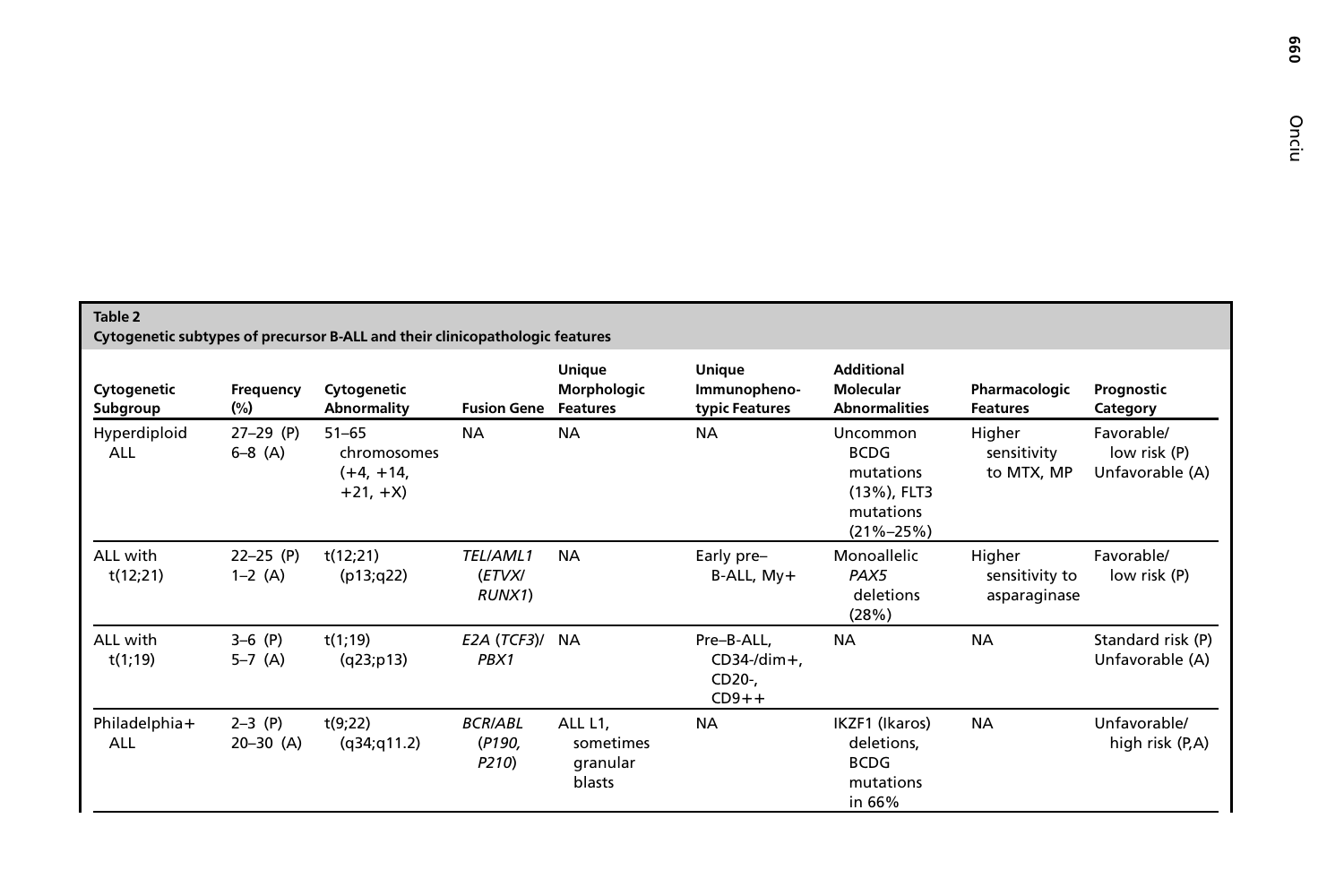| ALL with<br>t(v;11q23);<br>MLL<br>rearranged | $2-3$ (P)<br>$5-7$ (A)       | t(4;11)<br>(q21; q23)<br>t(19;11)<br>(p13; q23)                 | AF4/MLL<br><b>ENLIMLL</b> | <b>NA</b>                              | Early pre-B,<br>CD10-,<br>$CD15+$<br>sCD22-,<br>$CD65+$<br>$NG2+$ | FLT3 mutations<br>(18%)<br>Increased<br>expression of<br>HOX genes | Higher<br>sensitivity to<br>cytarabine | Unfavorable/<br>high risk (P,A) |
|----------------------------------------------|------------------------------|-----------------------------------------------------------------|---------------------------|----------------------------------------|-------------------------------------------------------------------|--------------------------------------------------------------------|----------------------------------------|---------------------------------|
| Hypodiploid<br>ALL                           | $5\% - 6\%$ (P) <46<br>NA(A) | chromosomes<br>(typically near<br>haploid or low<br>hypodiploid | <b>NA</b>                 | <b>NA</b>                              | <b>NA</b>                                                         | <b>BCDG</b><br>mutations<br>in 100%                                | <b>NA</b>                              | Unfavorable/<br>High risk       |
| ALL with<br>eosinophilia                     | $<$ 1                        | t(5;14 g31;g32)                                                 | <b>IL3/IGH</b>            | Increased<br>dysplastic<br>eosinophils | <b>NA</b>                                                         | <b>NA</b>                                                          | <b>NA</b>                              | <b>NA</b>                       |

Abbreviations: A, % in adults; BCDG, B-cell development genes (eg, PAX5, EBF1, IKZF1, LEF1, TCF3, BLNK); FLT3, fms-related tyrosine kinase 3; MP, mercaptopurines; MTX, methotrexate; My, myeloid antigens; NA, not applicable, not known; P, % in pediatric patients.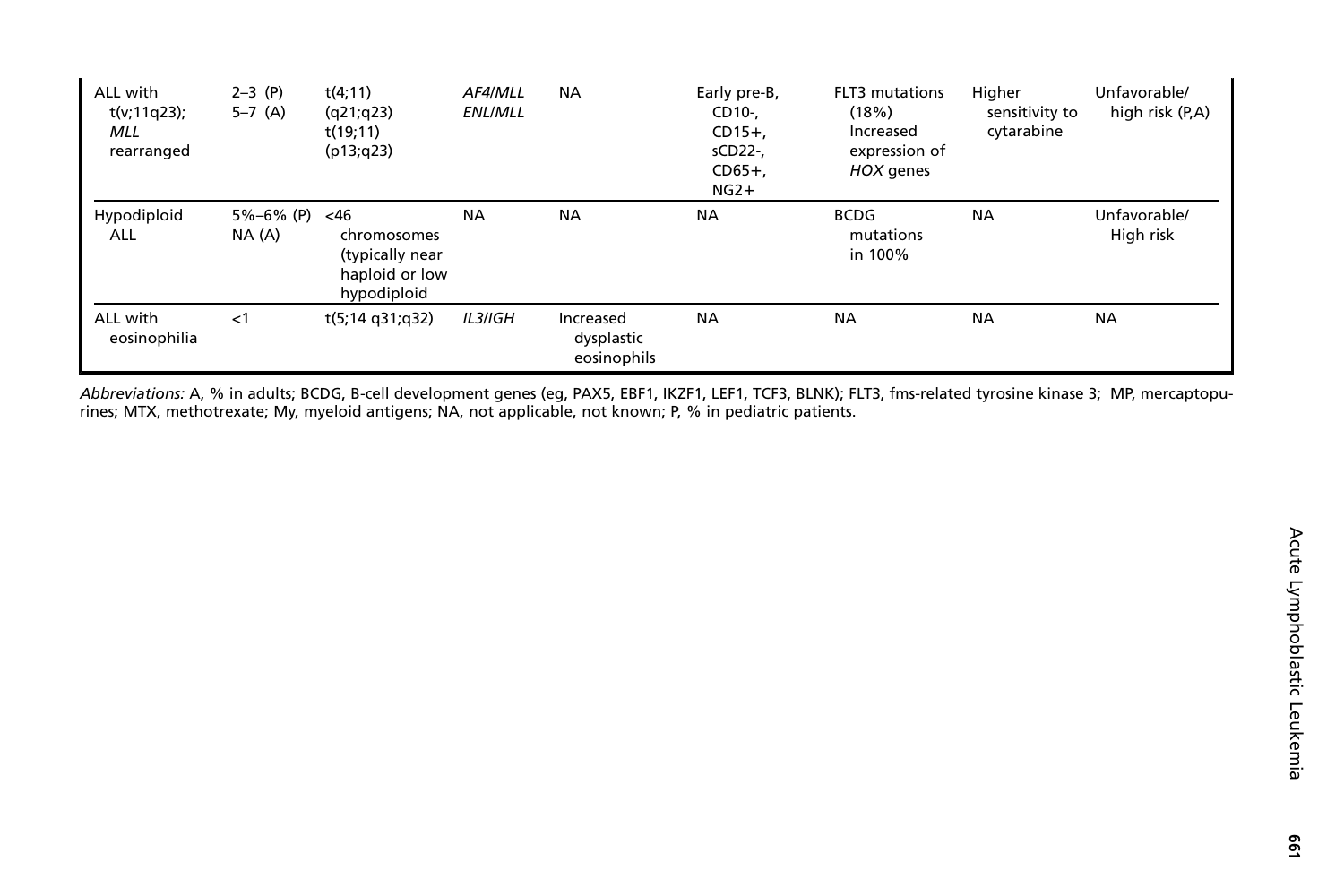cases), involving the TAL/SCL1 gene (1p32), the t(10;14) (q24;q11.2) disrupting the  $HOX11$  transcription factor gene  $(10q24),$ <sup>[43,44](#page-16-0)</sup> the translocation t(5;14) (q35;q32), with rearrangements of the  $HOX11L2$  gene,  $45,46$  and the  $t(11,14)$  and  $t(7,11)$  involving the *LMO1*(11p15) and *LMO2*(11p13) oncogenes, respectively.[47](#page-16-0) Less common translocations that do not involve the *TCR* genes include the t(9;17) and the t(10;11) (p12;q14), leading to the *AF10-CALM* fusion gene.<sup>[48,49](#page-16-0)</sup> The latter is associated with a mature or immature TCR  $\gamma\delta$  phenotype and in limited studies, is associated with a poor prognosis for the subset of patients with immature TCR  $\gamma \delta$  leukemia.<sup>[50,51](#page-16-0)</sup>

T-ALL may also harbor molecular lesions present without detectable cytogenetic abnormalities. Up to 50% of T-ALL contains activating mutations of *TAL1/SCL*, independent of detectable translocations. These mutations correlate with leukemias arrested at the late cortical stage of thymocyte maturation, which express  $TCR\alpha\beta$ , and appear to have an inferior prognosis.<sup>[52,53](#page-16-0)</sup> Approximately 30% of T-ALL contain *HOX11(TLX1)*, more common in adults than in children. These cases correspond to an early cortical thymocyte phenotype expressing  $TCR\alpha\beta$  and appear to have a superior survival.[52–54](#page-16-0) *LYL1* mutations are present in up to 22% of pediatric T-ALL, and they correlate with the double-negative early thymocyte stage of differentiation<sup>[52](#page-16-0)</sup> and with an inferior survival. *MLL* gene mutations are present in 4% to 8% of T-ALLs, are associated with maturation arrest at early thymocyte stages and expression of  $TCR_{\gamma\delta}$ , and have no impact on prognosis.[53](#page-16-0) Activating mutations of the *NOTCH1* gene are present in more than 50% of T-ALL.<sup>[55](#page-16-0)</sup>

Limited studies have suggested a correlation between these genetic abnormalities present in T-ALL blasts and the patient age, possibly corresponding to different stages of thymic development and involution.<sup>[56](#page-16-0)</sup>

# Immunoglobulin and T-Cell Receptor Gene Rearrangements in Acute Lymphoblastic Leukemia

Rearrangements of *Ig* and/or *TCR* genes are present in most ALL/LBL. These rearrangements are not always lineage specific, as B-ALL may contain *TCR* rearrange-ments,<sup>[57,58](#page-16-0)</sup> and T-ALL may contain *Ig* rearrangements,<sup>[59](#page-17-0)</sup> possibly due to continuous recombinase activity in the malignant hematopoietic cells.<sup>[60](#page-17-0)</sup>

## Ig and TCR rearrangements in B-cell acute lymphoblastic leukemia

Most B-ALLs (97%) contain *IG* gene rearrangements, involving the heavy chain gene (*IgH*) (>95%), kappa light chain gene (*IgK)* (30%), or lambda light chain gene (*IgL*) (20%)[.59](#page-17-0) These rearrangements are often oligoclonal (multiple *IgH* rearrangements present in 30%–40%, multiple *IgK* rearrangements in 5%–10%).<sup>[61](#page-17-0)</sup> B-ALL may also contain *TCR* rearrangements and/or deletions, involving the *TCR*  $\beta$ ,  $\gamma$ , and/or  $\delta$  genes (in 35%, 55%, and 90% of the cases, respectively).<sup>[58](#page-16-0)</sup> These may be biclonal or oligoclonal ( $TCR\beta$  in 3%,  $TCR\gamma$  in 10%).<sup>[59](#page-17-0)</sup> The oligoclonality seen in these neoplasms may be due to continuing rearrangements<sup>[60](#page-17-0)</sup> and secondary rearrangements, which may account for changes in patterns of *Ig* and *TCR* gene rearrangements often seen in B-ALL at relapse.<sup>[58](#page-16-0)</sup>

## Ig and TCR rearrangements in T-cell acute lymphoblastic leukemia

T-ALL/LBLs typically contain *TCR* gene rearrangements (95%–100%). A lower frequency is observed in rare pro-T ALLs, where *TCR* genes are in germline configu-ration in about 10% of the cases.<sup>[59](#page-17-0)</sup> TCR $\alpha\beta$ + T-ALLs contain *TCR* $\beta$  (100%) and *TCR*<sub> $\gamma$ </sub>  $(100%)$  gene rearrangements and have at least one deleted  $TCR\delta$  allele, whereas deletion of the second allele is seen in 65% of the cases.  $TCR<sub>Y</sub>$ <sup>3</sup> + T-ALLs have  $TCR<sub>0</sub>$ <sup>3</sup> and *TCR* $\gamma$  rearrangements (100% of the cases for each) and typically also contain *TCR* $\beta$ rearrangements (95%). In contrast to B-ALL, lineage-inappropriate *Ig* gene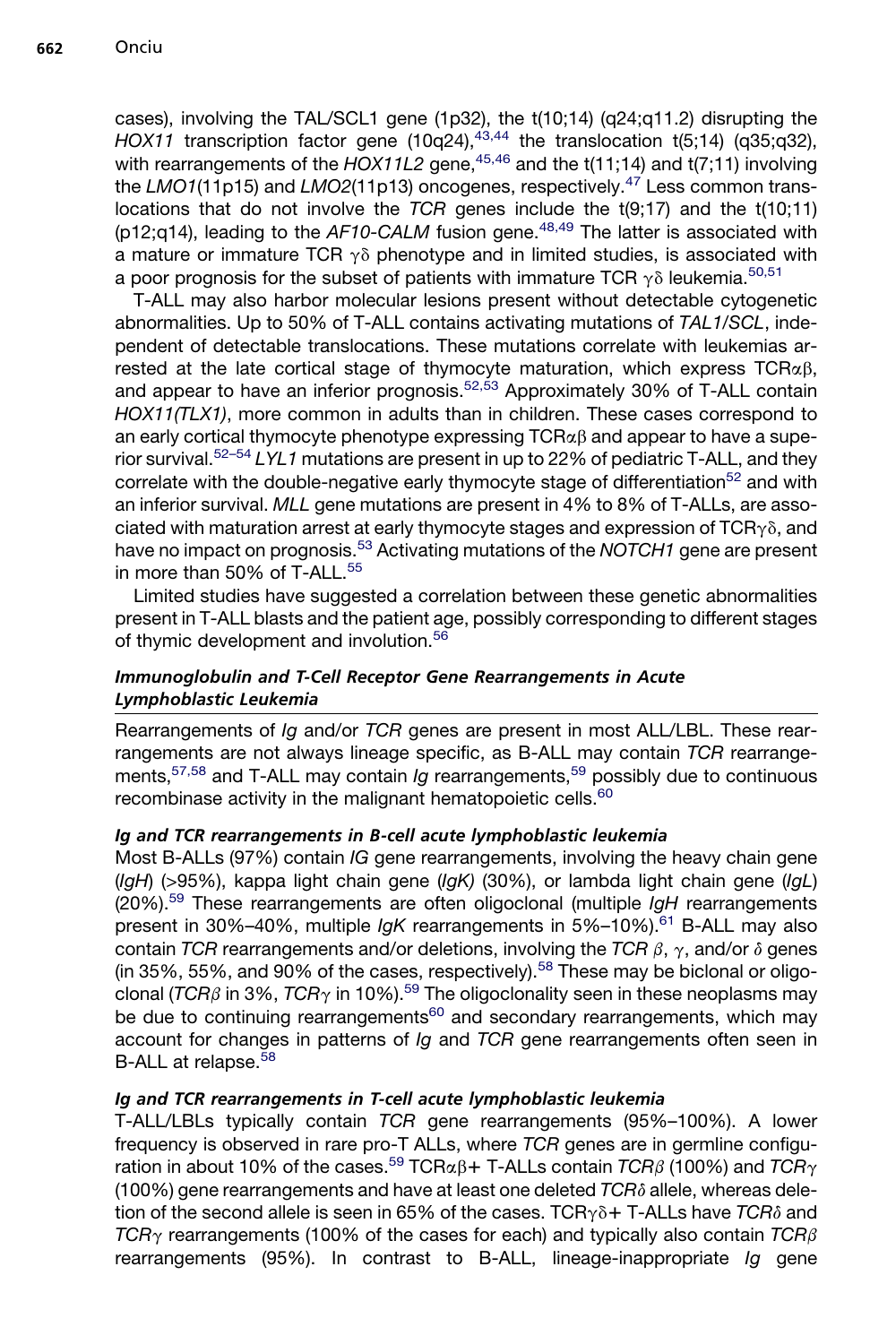rearrangements are encountered only in ~20% of T-ALL, typically as incomplete *IgH*  $(D_H - J_H)$  rearrangements. In addition, oligoclonality is seen only rarely in diagnostic T-ALL samples.<sup>[62](#page-17-0)</sup> Relapsed T-ALL may show secondary  $TCR<sub>Y</sub>$  and  $TCR<sub>\beta</sub>$  rearrangements in 15% to 20% of the cases. $62$ 

#### Differential Diagnosis

ALL/LBL may overlap morphologically and immunophenotypically with a variety of benign and malignant entities.

#### BENIGN PROLIFERATIONS

Expansions of benign B-cell precursors (''hematogones'') and normal thymocytes may enter the differential diagnosis of B-ALL/LBL and T-ALL/LBL, respectively, due to their close morphologic and immunophenotypic resemblance to their neoplastic counterparts.

*Benign precursor B cells (hematogones)* are normal precursor B cells found primarily in the bone marrow but also in small numbers in extramedullary sites, such as peripheral blood, lymph nodes, and tonsils. $63-66$  They may increase in numbers (sometimes to a significant proportion of the normal cells) in bone marrows from patients of any age but most often in children and young adults,  $67$  in a variety of reactive or regenerative conditions. These include viral infections and marrow recovery after infection, chemotherapy, and bone marrow transplantation.<sup>[67](#page-17-0)</sup> Morphologically, hematogones include cells that resemble ALL L1-type lymphoblasts and immature and mature small lymphocytes. There is also an immunophenotypic range of maturation, which can be summarized in several distinct stages.<sup>[68,69](#page-17-0)</sup> Typically, Stage I hematogones (CD34+,  $Tdt +$  cells) represent a very minor component of the reactive hematogone expansions. However, in certain settings, especially recovery postchemotherapy, this subset may become more prominent (or even predominant), raising the differential diagnosis with recurrent leukemia.<sup>[70](#page-17-0)</sup> Flow cytometric analysis is often essential for this distinction, as in most cases B-ALL will show immunophenotypic aberrancies not expected in benign hematogone expansions.<sup>[68](#page-17-0)</sup>

*Normal cortical thymocytes* are important in the differential diagnosis of precursor T-ALL/LBL, in samples obtained from mediastinal lesions, which may contain normal or hyperplastic thymic cortex, in addition to neoplastic tissue, and from cervical lesions, which may contain ectopic thymic tissue or ectopic thymoma. The morphologic distinction is typically clear, primarily based on the presence of the characteristic thymic architecture and the more mature-appearing thymocyte features. However, significant overlap may occur at the immunophenotypic level. Therefore, findings of Tdt+, CD34+, and CD1a+ precursor T-cells on flow cytometry of mediastinal or cervical masses (especially in children and young adults) should always be correlated with the morphologic findings. Similar to hematogones, when examined immunophenotypically, normal thymocytes show a characteristic sequence of maturation, whereas T-ALL/LBLs show immunophenotypic aberrancies in all cases, which should be useful in the differential diagnosis.<sup>[68](#page-17-0)</sup>

#### Malignant Neoplasms

A variety of malignant neoplasms with overlapping morphologic and immunophenotypic features may enter the differential diagnosis of ALL/LBL.

*Other Blastic Hematopoietic Neoplasms* may include AML, mixed-lineage leukemias, plasmacytoid dendritic cell (DC2) leukemias, and, especially in adults, blastic mantle cell lymphoma. *AML* may present as a tissue infiltrate (termed myeloid or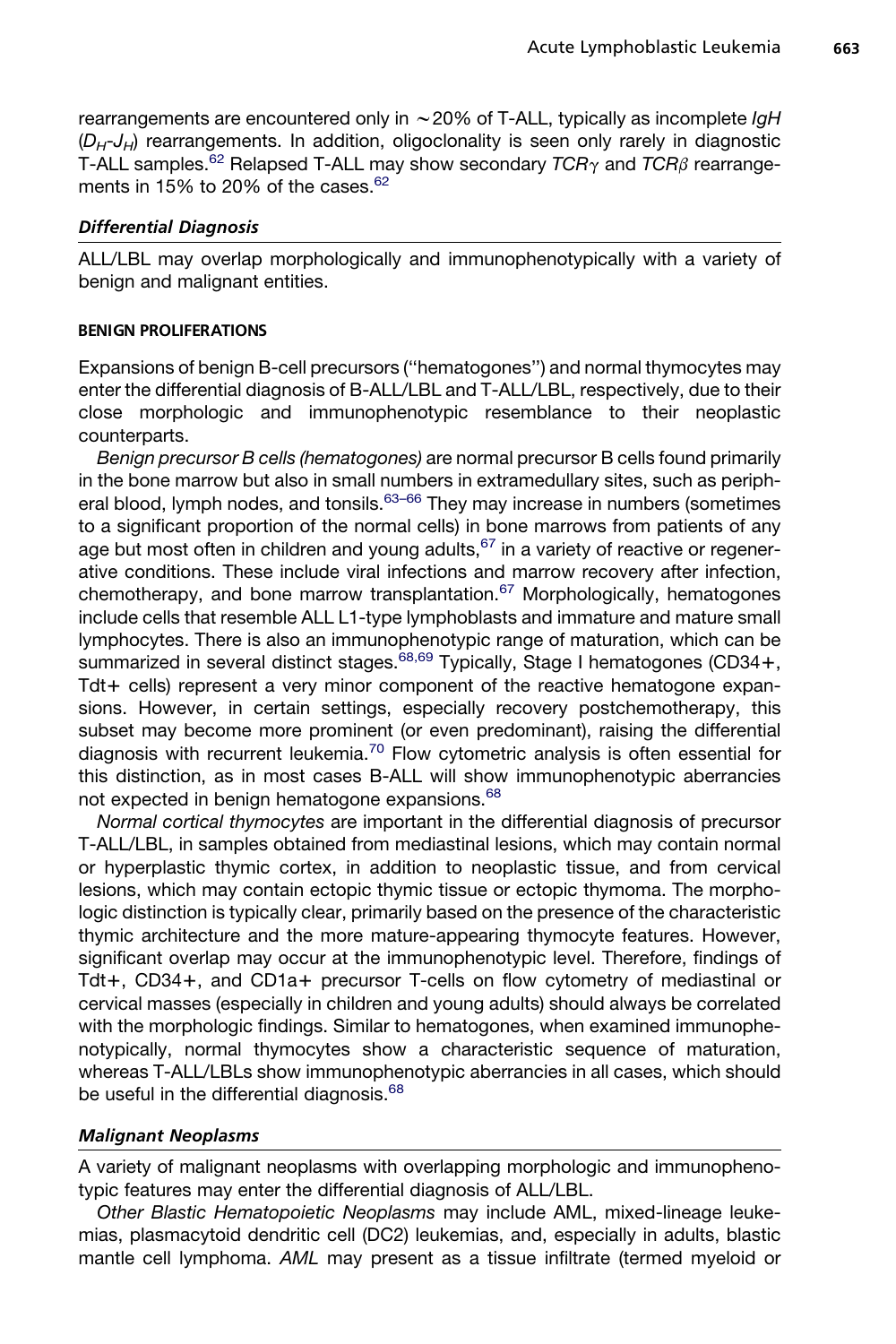monoblastic sarcoma) with or without an associated leukemic process and is often considered in the differential diagnosis of ALL/LBL, especially in cases with larger blasts and prominent nucleoli. In some cases, myeloid sarcoma may be associated with immature eosinophilic elements. Extensive immunophenotyping by flow cytometry typically allows for an easy distinction. However, in paraffin-embedded tissue samples, only a more limited panel of immunohistochemical markers can be applied, rendering this differential diagnosis more difficult. A panel of markers including those for MPO, lysozyme, Tdt, PAX5, and CD3 typically suffices. Notably, AML with t(8;21) may be occasionally challenging in this context, as it may express CD19, CD79a, and PAX5, in addition to MPO. $^{71}$  $^{71}$  $^{71}$  Tdt expression may also be encountered in other types of AML.[72](#page-17-0) *Acute mixed-lineage leukemias* (particularly acute biphenotypic leukemias) may be considered in the differential diagnosis of ALL in cases expressing several myeloid antigens. Scoring systems devised for this purpose should be applied in such cases. *DC2 leukemia* is a rare type of leukemia  $\left\langle \langle 1\% \rangle \right\rangle$  of all leukemias)<sup>[73](#page-17-0)</sup> thought to derive from a subtype of antigen-presenting cells, the plasmacytoid DC2 cells. Morphologically they may resemble ALL L2 or may show ample cytoplasm, with pseudopodia and cytoplasmic vacuoles lined along the cell outlines like a ''string or pearls.'' The leukemic cells express CD4, CD56, HLA-DR, as well as the DC2 specific antigens CD123, BDCA-2, and BDCA-4. Some cases may express lymphoid and myeloid antigens of low specificity (such as CD2, CD22, Tdt, and CD33), but they are typically negative for other myeloid antigens, CD3, TCR, CD79a, and CD34.<sup>[73,74](#page-17-0)</sup> At present, these leukemias are treated similar to ALL. *Blastic mantle cell lymphoma* may rarely enter the differential diagnosis of ALL/LBL. The characteristic immunophenotype of this lymphoma,  $CDS+$ ,  $CDD0-$ ,  $CDD20+$ ,  $Tdt-$ , and cyclin  $D1+$ , should allow for easy differentiation.[75](#page-18-0)

# Burkitt lymphoma/leukemia

Typically, the distinction relies on the distinctive morphologic appearance of Burkitt lymphoma, combined with a mature B-cell immunophenotype, CD10+, CD20+, surface Ig positive with light chain restriction, CD34-, Tdt-, and negative for myeloid antigens. This distinction may be difficult in the setting of so-called ''precursor B or atypical Burkitt lymphoma,'' which contains the classic Burkitt-associated chromosomal translocations but has immunophenotypic features closer to precursor B-cell neoplasms.<sup>[76,77](#page-18-0)</sup> The immunophenotype includes features of precursor B cells (eg, expression of Tdt and CD34, dim CD20) and of mature B cells (surface IgM with light chain restriction). In the setting of such combinations of features, ALL should be diagnosed with caution, and findings should be correlated with cytogenetics, because in the presence of the t(8;14) or its variants, the patients are treated according to Burkitt lymphoma protocols.<sup>[77](#page-18-0)</sup>

# Peripheral T-Cell lymphoma

A variety of mature (or peripheral) T-cell lymphomas may present with leukemic involvement of the bone marrow and /or peripheral blood, which may morphologically mimic T-ALL. These include T-cell prolymphocytic leukemia, adult T-cell leukemia/ lymphoma, Sézary syndrome, and rarely anaplastic large-cell lymphoma (ALCL).<sup>[78](#page-18-0)</sup> The differential diagnosis depends on a combination of morphologic features, clinical presentation, and the finding of a mature T-cell immunophenotype in the latter lymphomas. Certain immunophenotypic features, such as expression of CD30 and the ALK protein, can also be used to exclude T-ALL. In this context, one should also remember that some mature T-cell lymphomas, especially ALCL, may express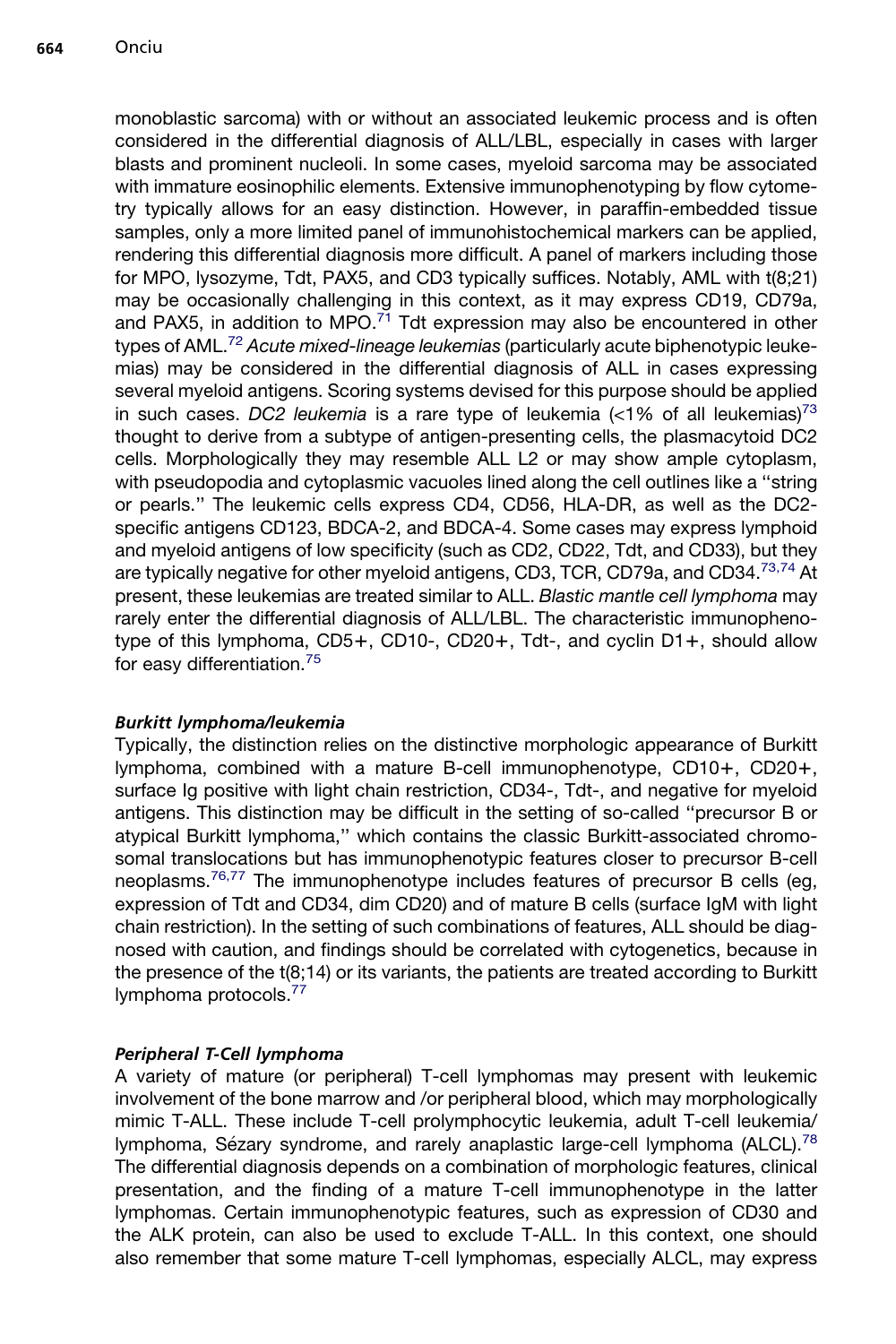myeloid antigens, such as CD33, a feature typically associated with T-ALL.<sup>[79](#page-18-0)</sup> Last, the presence of genetic lesions such as the t(2;5) for ALCL would further exclude ALL.

## Non-hematopoietic neoplasms

A variety of blastic small blue-cell tumors of childhood may enter the differential diagnosis of ALL/LBL in the pediatric age group. *Ewing sarcoma* is the childhood nonhematopoietic neoplasm most likely to be considered in the differential diagnosis of LBL, especially in small samples. It is typically composed of small blastic cells without prominent nucleoli, which are CD45- and CD99+, similar to a subset of precursor B-cell ALL.<sup>80</sup> On further evaluation, Ewing sarcoma is always negative for B-lineage markers and Tdt, which should be included in diagnostic panels for small blue-cell tumors of children. *Merkel cell carcinoma*, most often seen in adults, may show immunophenotypic overlap with B-ALL/LBL, as both PAX-5 and Tdt expression have been reported in this tumor.  $81,82$  Notably, PAX-5 expression, although largely specific for B-lineage in hematopoietic neoplasms, may be seen in a variety of other nonhematopoietic tumors, such as neuroendocrine carcinomas, and a variety of other subtypes of carcinomas.<sup>[82–85](#page-18-0)</sup> In all of these entities, correlation with clinical presentation and morphology and applying the appropriate panels of immunohistochemical stains allow for accurate distinction from ALL/LBL.

## PROGNOSIS AND TREATMENT Prognosis

The prognosis of ALL has improved dramatically over the past several decades as a result of adapting therapy to the level of risk for relapse, improvements in supportive care, and optimization of the existing chemotherapy drugs. The outcome of pediatric ALL has evolved from an overall survival of less than 10% in the 1960s to approxi-mately 75% to 80% at present.<sup>[9](#page-14-0)</sup> However, adult patients have a less optimistic outlook. The remission rates have reached 85% to 90%, with overall survival rates of only 40% to 50%.<sup>86</sup> About 75% of the patients present with poor risk features and have a disease-free survival of 25%, and only 25% present with standard risk features that confer disease-free survival greater than 50%.<sup>[30](#page-15-0)</sup> ALL patients are stratified and treated according to algorithms that integrate the presenting features (patient age, leukocyte counts, the presence or absence of central nervous system [CNS], or testicular involvement), leukemia features (lineage, genetic subgroup), and of early therapy response (measuring the dynamic of disease clearance in the first 1–2 weeks of therapy).<sup>[9,30](#page-14-0)</sup> Patients at low risk for relapse are treated primarily with antimetabolite therapy. Pediatric patients presenting with high-risk features or showing induction failure or persistent minimal residual disease (MRD) after the first 2 weeks of induction receive more aggressive therapy and are considered for allogeneic hematopoietic stem-cell transplantation. All the remaining cases are classified as standard risk for relapse and are treated with intensive multiagent chemotherapy regimens.

# Therapy of acute lymphoblastic leukemia

In most centers, the treatment of ALL involves short-term intensive chemotherapy (with high-dose methotrexate, cytarabine, cyclophosphamide, dexamethasone or prednisone, vincristine, L-asparaginase, and/or an anthracyclin).[9,30](#page-14-0) This is followed by intensification or consolidation therapy to eliminate residual leukemia, prevent or eradicate CNS leukemia, and ensure continuation of remission. Radiation may be used for patients showing evidence of CNS or testicular leukemia, although this approach is controversial at the current time, especially in children. $9$  In adult patients, the use of growth factors such as granulocyte colony-stimulating factor that accel-erate hematopoietic recovery has greatly improved the success rate of ALL therapy.<sup>[87](#page-18-0)</sup>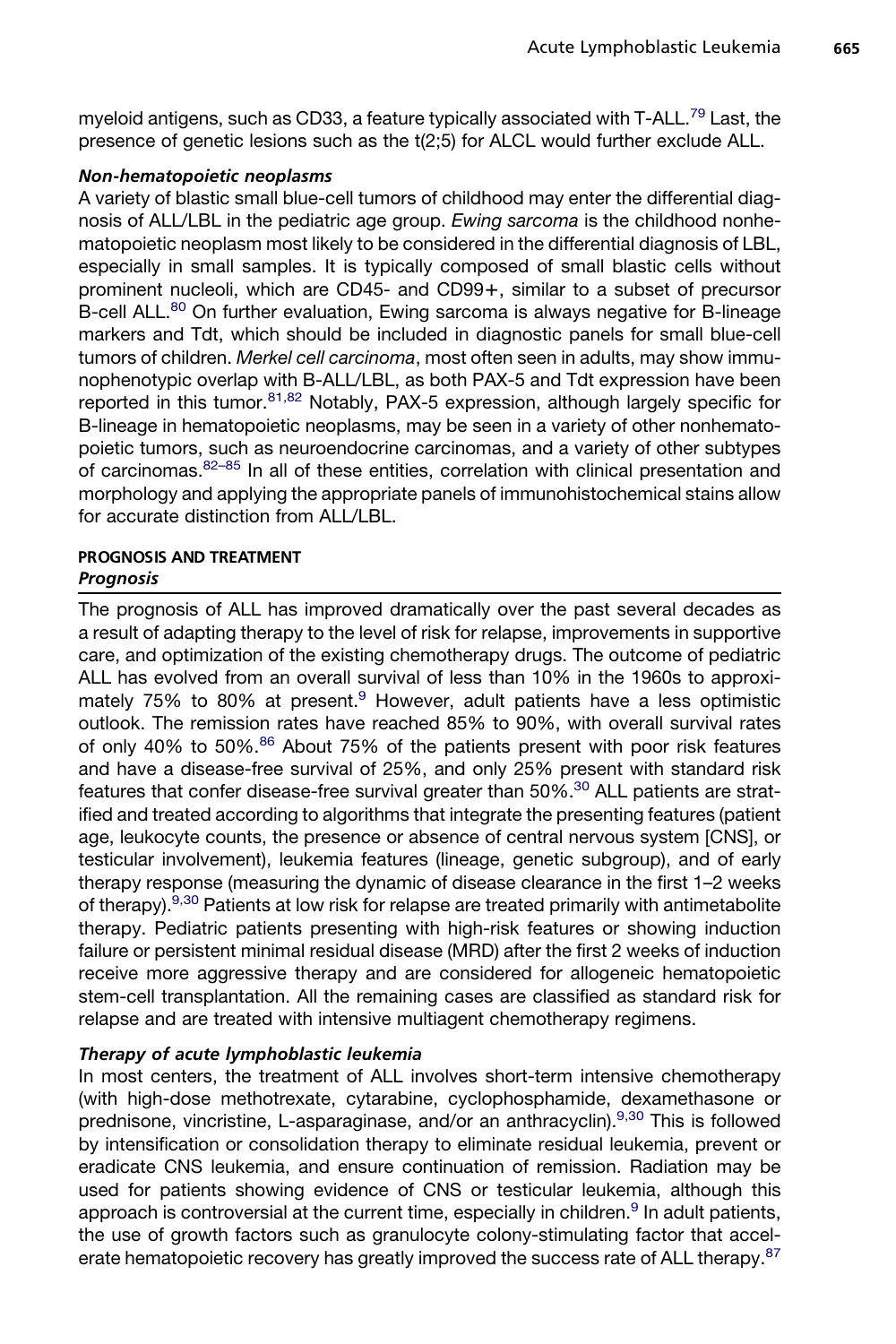## Pharmacogenetics of acute lymphoblastic leukemia

Increasing numbers of pharmacogenetic studies have shown that germline polymorphisms and mutations present in ALL patients may affect the levels of expression and functionality of drug-metabolizing genes. They may lead to an increase in the likelihood of leukemia in their carriers, may influence the response of leukemic blasts to specific chemotherapy agents, and may also increase the probability of developing secondary (treatment-related) malignancies.<sup>[88,89](#page-18-0)</sup> Such genes are those encoding for thiopurine methyltransferase, glutathione S-transferase, cytochrome P450 3A4, and methylene-tetrahydrofolate reductase. Furthermore, leukemic blasts with various chromosomal abnormalities (such as hyperdiploid ALL) and therefore additional copies of the wild-type genes for drug-metabolizing enzymes may differ from the somatic cells with respect to their production of these enzymes, leading to altered resistance to the related drugs.<sup>[90](#page-18-0)</sup> Thus, chemotherapy regimens need to be tailored not only to the specific features of each acute leukemia but also to the patients' individual genetic background.

## MINIMAL RESIDUAL DISEASE STUDIES IN ACUTE LYMPHOBLASTIC LEUKEMIA

The utility of MRD studies has been well documented in the management of children with  $ALL<sup>91</sup>$  $ALL<sup>91</sup>$  $ALL<sup>91</sup>$  and in further stratification of adults with standard-risk  $ALL<sup>92</sup>$  $ALL<sup>92</sup>$  $ALL<sup>92</sup>$  They include several types of techniques that can detect amounts of residual leukemia that cannot be identified reliably using morphologic examination or conventional flow cytometry (''submicroscopic disease''). The technical approaches currently used for the detection and quantification of MRD include flow cytometry and molecular analysis (polymerase-chain reaction [PCR]) for leukemia-specific *Ig* and *TCR* gene rearrangements or fusion transcripts. Although generally there is good correlation between these methodologies in most cases, the use of both techniques is the ideal approach for adequate MRD monitoring in all patients.

*Flow cytometric detection of MRD* (FC-MRD) is based on the presence of an aberrant leukemia-associated immunophenotype, distinct from that of normal (benign) lymphoid precursors present in the bone marrow and peripheral blood. For T-ALL, the detection of cells coexpressing T-lineage antigens and Tdt or CD34 in peripheral blood or marrow is sufficient to support the presence of MRD, since normal T-cell precursors are not normally encountered outside the thymus. For B-ALL, the distinction is much more difficult, because, as previously discussed, normal precursor B cells (hematogones) can be encountered at all anatomic sites, and more refined analyses are required to differentiate these cells from leukemic B lymphoblasts. Additionally, benign progenitor cells occurring in the postchemotherapy or post-transplantation settings may have immunophenotypic features distinct from those encountered in reactive conditions. In addition, leukemic cells may show immunophenotypic shifts during therapy and between initial diagnosis and relapse.<sup>[93](#page-19-0)</sup> These factors have to be considered when constructing panels of markers adequate for MRD monitoring and analyzing the data in this setting. Aberrant leukemia-associated immunopheno-types can be identified in 95% of pediatric ALL.<sup>[94,95](#page-19-0)</sup> Markers typically included in FC-MRD panels include myeloid antigens commonly expressed in B-cell leukemia (e.g. CD13, CD15, CD33, CD65, CD66c) as well as markers often expressed inappropriately for stage of maturation in ALL (CD21, normally only coexpressed on mature B cells; CD38, lower than normal cells; CD58, higher than normal cells). The sensitivity of FC-MRD in routine clinical samples is typically 1 in  $10^4$  cells.<sup>[96](#page-19-0)</sup> Under ideal experimental conditions and when leukemic cells have a very distinct immunophenotype and at least 1 x 10<sup>7</sup> cells are available, the sensitivity may be as high as 1 in 10<sup>5</sup> cells.<sup>[96](#page-19-0)</sup>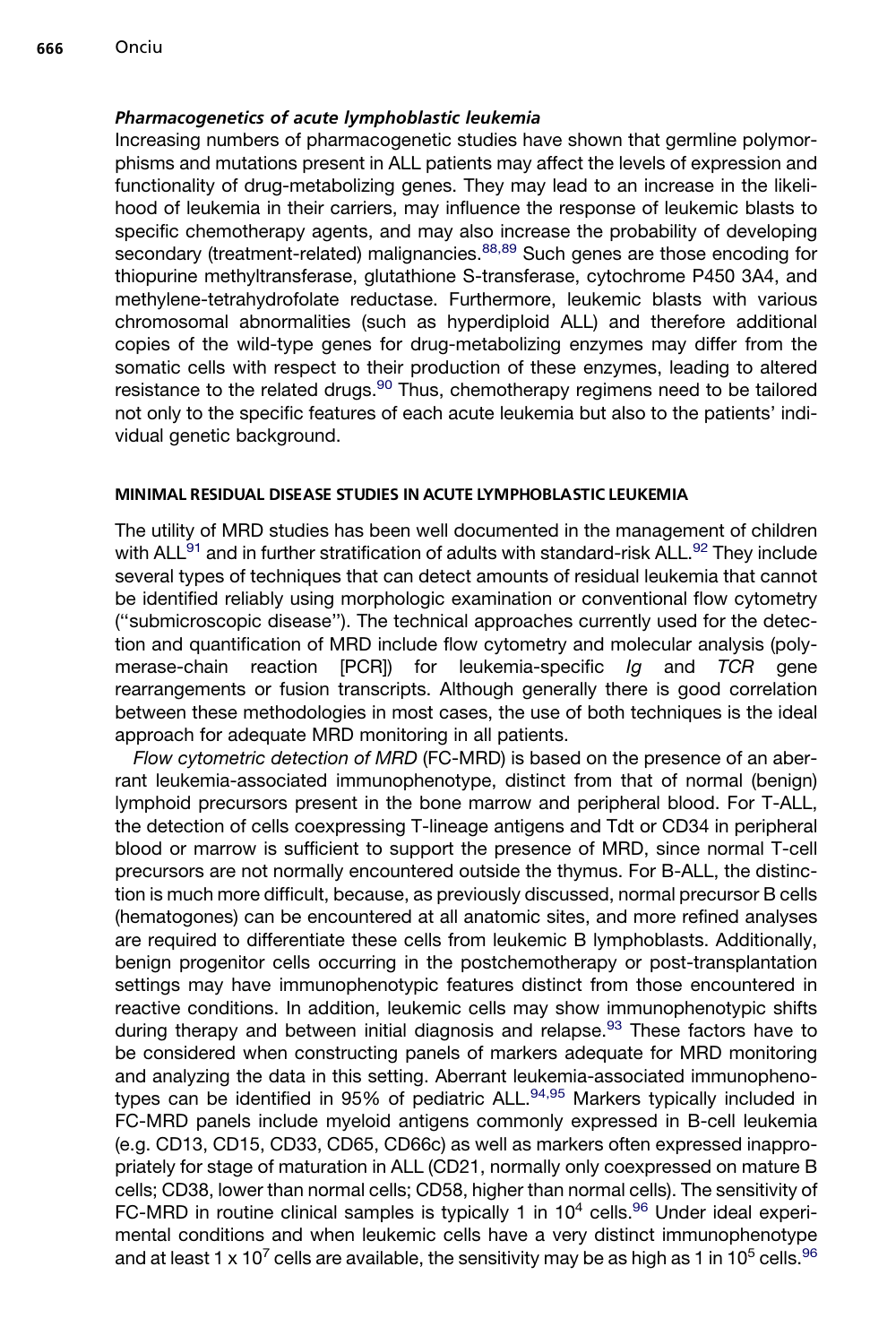Advantages of FC-MRD detection (as opposed to PCR) include the possibility of direct quantitation and that of excluding dying cells and cellular debris from analysis. Disadvantages include a lower sensitivity and the difficulties resulting from immunophenotypic shifts in the leukemic cells, with possible disappearance of some of the aberrancies used to identify MRD in a specific case.<sup>[96](#page-19-0)</sup> FC-MRD detection can be applied in a different manner to peripheral blood and bone marrow samples, depend-ing on the lineage of ALL.<sup>[97](#page-19-0)</sup> In T-ALL, monitoring MRD levels using peripheral blood is an acceptable substitute for bone marrow samples, as the MRD levels at the two locations always match. For B-ALL, bone marrow residual disease may be found without peripheral blood involvement, and often the levels of MRD found in the bone marrow significantly exceed those found in the blood. The prognostic value of FC-MRD has been demonstrated in retrospective and prospective studies.<sup>[95](#page-19-0)</sup> At the current time, it is hoped that high-throughput methodologies for genetic analysis in ALL will lead to the discovery of new leukemia-associated markers that can be used in FC-MRD studies.<sup>[95](#page-19-0)</sup>

*PCR for Ig or TCR gene rearrangements*. If using PCR with consensus primers (including heteroduplex and GeneScan strategies), the detection limit of MRD is 1% to 5% depending on the number of polyclonal B- or T-lymphocytes present in the sample.<sup>[59](#page-17-0)</sup> Since this sensitivity is comparable to the use of morphologic and immunophenotypic evaluation, alternative approaches have been employed. The sensitivity attained by using patient-specific, junctional region–specific oligonucleotide probes is more suitable for MRD detection. These probes are generated through sequencing of the junctional regions of the rearranged *Ig* and/or *TCR* genes found in the leukemic cells of each patient at the time of initial diagnosis.<sup>[98,99](#page-19-0)</sup> They are then used in real-time quantitative PCR (RQ-PCR) assays in follow-up samples. Through this approach, the sensitivity of MRD detection has increased to  $10^{-4}$  to  $10^{-6}$  (ie, 1–100 leukemic cells among  $10^6$  normal cells).

*PCR for leukemia-specific fusion transcripts*. This methodology detects and quantifies fusion transcripts that correspond to the leukemia-associated translocations such as  $t(9;22)$ ,  $t(4;11)$ ,  $t(1;19)$ , or  $t(12;21)$  (See [Table 2](#page-5-0)), typically via reverse transcrip-tase RQ-PCR assays.<sup>[91](#page-18-0)</sup> It can only be applied to less than 50% of ALLs, which contain such fusion genes. The sensitivity of this methodology is as high as 10 $^{-4}$ , depending of the amount and quality of the RNA available in the sample. $91,100$  Due to its high sensitivity and lack of patient specificity, a major pitfall is related to false-positive results due to cross-contamination. $91$  Although this modality appears to correlate well with the other two methodologies in most patients, $100$  its use in the prediction of outcome in ALL remains to be established.<sup>[59](#page-17-0)</sup>

#### RELAPSED ACUTE LYMPHOBLASTIC LEUKEMIA

The overall frequency of relapse in ALL is approximately 25% in children and 50% in adults, with a rate that is highly dependent on the immunophenotypic and genetic subtype or otherwise-defined risk category of ALL.<sup>[9,30,87](#page-14-0)</sup> Recent insights have identified additional genetic predictors of relapse, such as deletions of the *IKZF1 (Ikaros)* gene.<sup>101</sup> The genetic subgroup also determines the characteristics of the relapse and the prognosis of these patients. For instance, relapse in patients with Philadelphia-positive ALL, representing approximately 10% of the relapsed ALL (rALL) in some studies, typically occurs following a short complete remission (CR) and correlates with an extremely poor prognosis, as a second CR cannot be induced in many of these patients. ALLs with *TEL/AML1* most often relapse following a long first CR, and a second CR is relatively easy to induce and maintain, often for long periods of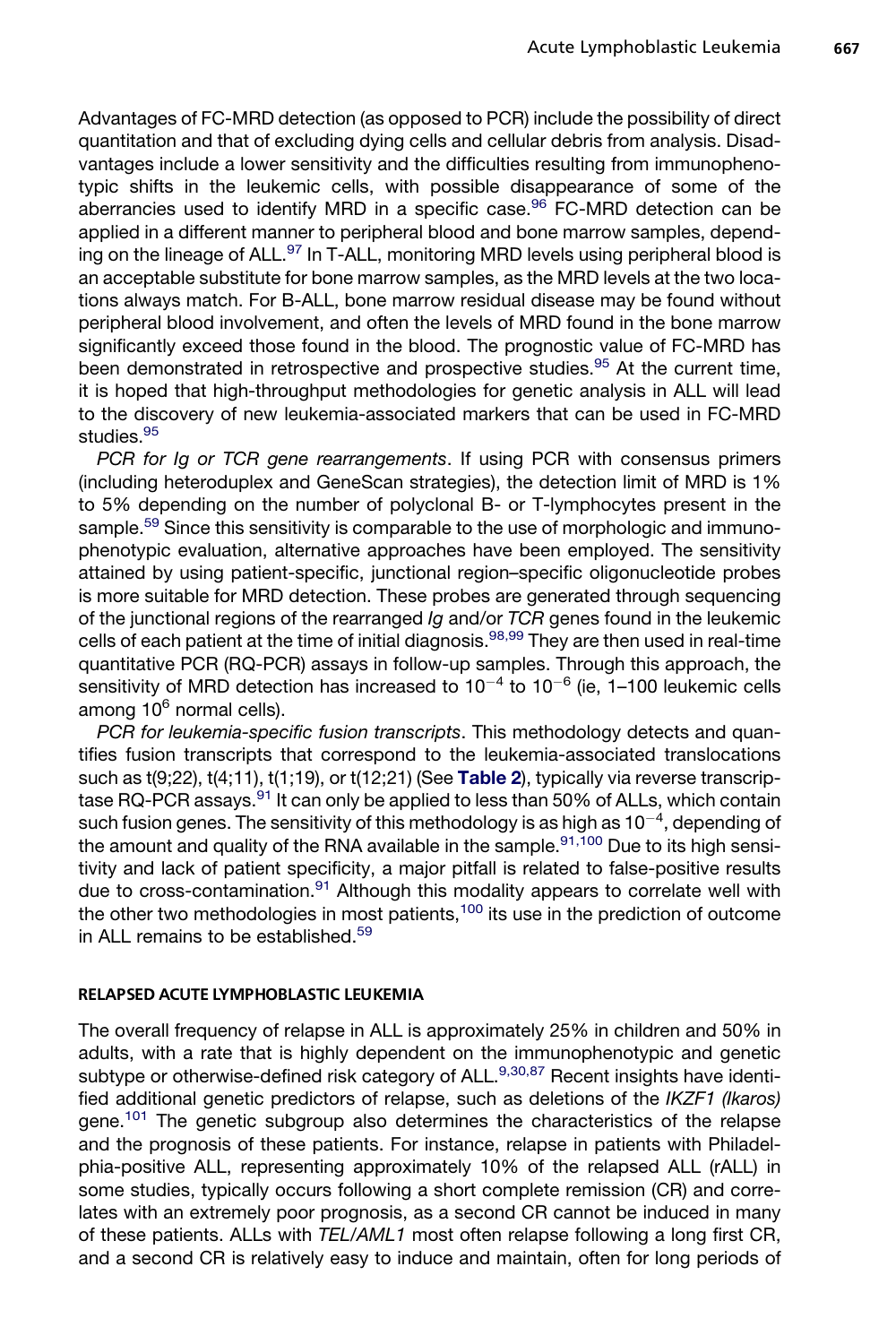<span id="page-13-0"></span>time. Most ALLs relapse in the first 3 to 5 years from diagnosis. Only a very small percentage relapse more than 5 years from diagnosis, and relapses may occur 10 to 20 years later in a minority of patients.<sup>[102](#page-19-0)</sup> rALL may involve the bone marrow or extramedullary tissues (most often at ''sanctuary sites,'' such as CNS, testis, ovary) or both. The isolated bone marrow relapses appear to correlate with a less favorable prognosis than the isolated extramedullary or combined relapses.[9](#page-14-0)

The morphologic and immunophenotypic features of rALL are often largely similar to those seen at the time of initial diagnosis. However, variable immunophenotypic shifts may also be observed, whereby some antigens (most often Tdt, CD10, HLA-DR, myeloid antigens) may increase or decrease in intensity or even be lost at relapse.  $93,103$ Such variations may be found in 34% to 73% of pediatric B-ALL and 15% of pediatric T-ALL.[93,103](#page-19-0) The most extreme variations consist of lineage switch, from B-ALL to T-ALL, or from ALL to AML or biphenotypic leukemia. Conventional cytogenetics and molecular analysis typically identify the translocations and fusion transcripts present at the time of initial diagnosis. In addition, cytogenetic analysis often (75%) identifies newly acquired abnormalities.<sup>22</sup> Very rarely, an entirely different karyotype may be identified, suggesting the possibility of a second de novo ALL. Molecular studies document shifts in the pattern of *Ig* and *TCR* gene rearrangements and even acquisition of new fusion genes.<sup>[104](#page-19-0)</sup> In rare cases  $(0.5\% -1.5\%)$ , detailed molecular studies may support a new (second) ALL, distinct from the previous disease.<sup>104</sup> It appears that a combination of immunophenotypic and molecular studies may distinguish three categories of ALL relapse: rALL similar to the leukemia present at initial diagnosis, rALL clonally derived from the initial leukemia, and, rarely, a second de novo ALL.<sup>104</sup> Recent high-throughput genomic studies using SNP arrays and comparing diagnostic and relapse ALL samples correlate with these findings.<sup>[105](#page-19-0)</sup> In these latter studies, a minority (8%) of rALL were similar to the initial diagnostic samples, a third (34%) were consistent with clonal evolution of the cells predominant at diagnosis, and half (52%) were shown to have derived by clonal evolution from minor clones present at the time of diagnosis that appeared to precede the dominant clones in the sequence of genetic lesions (''ancestral clones''). About 6% of rALL were completely genetically distinct from the diagnostic samples, suggesting *de novo* disease.

## **SUMMARY**

Although relatively homogeneous at the morphologic and immunophenotypic level, ALL/LBLs encompass a family of extremely heterogeneous disorders when examined at the genetic level. This heterogeneity is reflected in the outcome of pediatric and adult patients in the context of contemporary therapies. High-throughput analysis methodologies have begun to characterize this heterogeneity and, although only in their early stages, have begun to uncover new clinically significant disease subsets, previously unidentified markers useful for MRD monitoring, mechanisms and predictors of disease relapse, germline polymorphisms important in individualized therapy, and new attractive therapeutic targets. These insights are likely to further improve the treatment outcome of patients with ALL.

## **REFERENCES**

- 1. Swerdlow SH, Campo E, Harris NL, et al, editors. WHO classification of tumours of haematopoietic and lymphoid tissues. Lyon, France: IARCPress; 2008. p. 157–78.
- 2. National Cancer Institute. SEER Cancer Statistics Review, 1975–2006. Available at: [http://seer.cancer.gov/csr/1975\\_2006/.](http://seer.cancer.gov/csr/1975_2006/) Accessed January 23, 2009.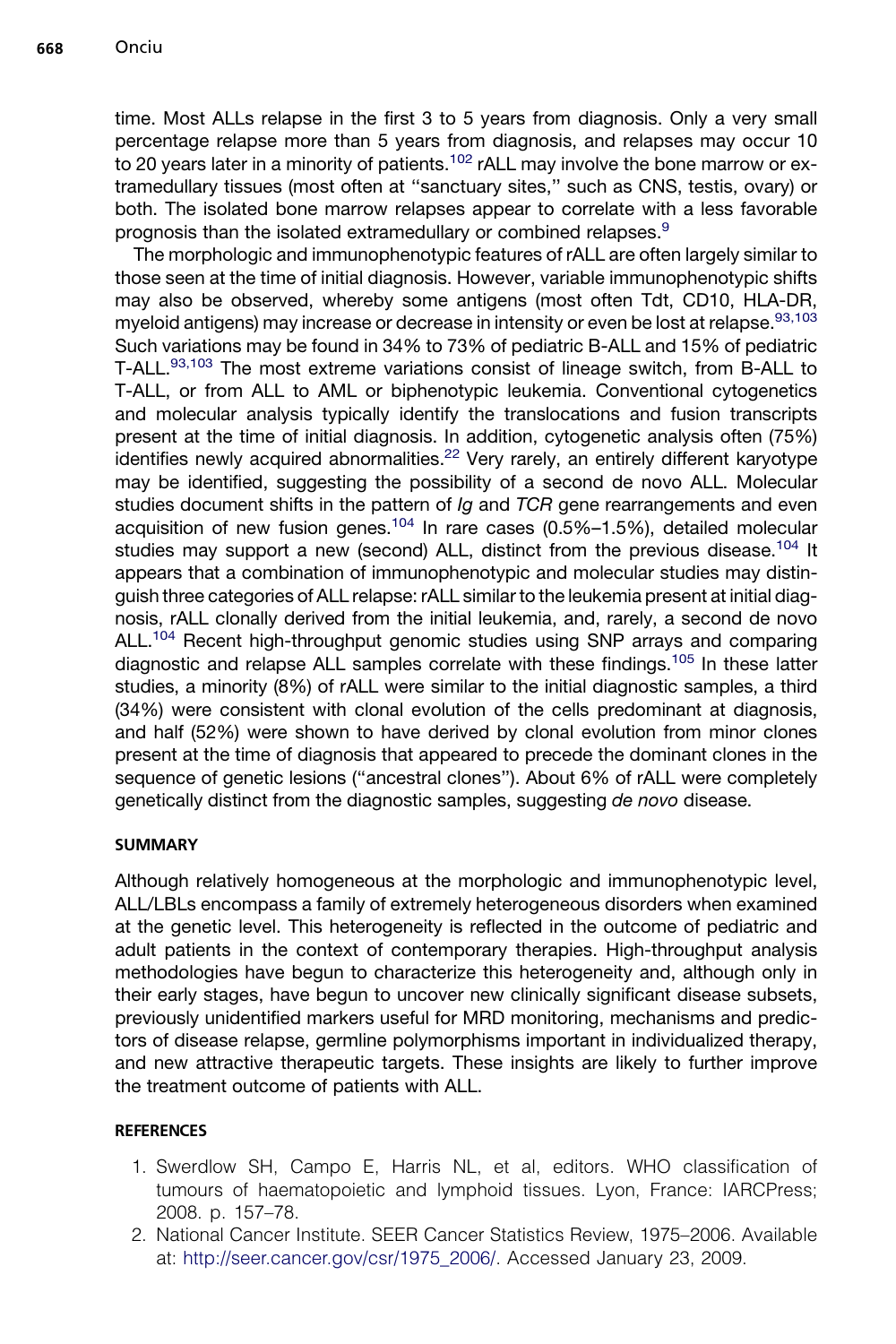- <span id="page-14-0"></span>3. Gurney JG, Severson RK, Davis S, et al. Incidence of cancer in children in the United States. Sex-, race-, and 1-year age-specific rates by histologic type. Cancer 1995;75(8):2186–95.
- 4. American Cancer Society. Cancer facts and figures 2008. Available at: [http://](http://www.cancer.org) [www.cancer.org.](http://www.cancer.org) Accessed January 23, 2009.
- 5. Shivakumar R, Tan W, Wilding GE, et al. Biologic features and treatment outcome of secondary acute lymphoblastic leukemia–a review of 101 cases. Ann Oncol 2008;19(9):1634–8.
- 6. Spector LG, Ross JA, Robison LL, et al. Epidemiology and etiology. In: Pui CH, editor. Childhood leukemias. New York: Cambridge University Press; 2006. p. 48–66.
- 7. Gale KB, Ford AM, Repp R, et al. Backtracking leukemia to birth: identification of clonotypic gene fusion sequences in neonatal blood spots. Proc Natl Acad Sci U S A 1997;94(25):13950–4.
- 8. Taub JW, Konrad MA, Ge Y, et al. High frequency of leukemic clones in newborn screening blood samples of children with B-precursor acute lymphoblastic leukemia. Blood 2002;99(8):2992–6.
- 9. Pui CH. Acute lymphoblastic leukemia. In: Pui CH, editor. Childhood leukemias. New York: Cambridge University Press; 2006. p. 439–72.
- 10. Kahwash SB, Qualman SJ. Cutaneous lymphoblastic lymphoma in children: report of six cases with precursor B-cell lineage. Pediatr Dev Pathol 2002; 5(1):45–53.
- 11. Bennett JM, Catovsky D, Daniel MT, et al. Proposals for the classification of the acute leukaemias. French- American-British (FAB) co-operative group. Br J Haematol 1976;33(4):451–8.
- 12. Bennett JM, Catovsky D, Daniel MT, et al. The morphological classification of acute lymphoblastic leukaemia: concordance among observers and clinical correlations. Br J Haematol 1981;47(4):553–61.
- 13. Lorsbach RB, Onciu M, Behm FG. Bone marrow reticulin fiber deposition in pediatric patients with acute lymphoblastic leukemia. Mod Pathol 2002;15(1): 1048.
- 14. Lilleyman JS, Hann IM, Stevens RF, et al. Blast cell vacuoles in childhood lymphoblastic leukaemia. Br J Haematol 1988;70(2):183–6.
- 15. Darbyshire PJ, Lilleyman JS. Granular acute lymphoblastic leukaemia of childhood: a morphological phenomenon. J Clin Pathol 1987;40(3):251–3.
- 16. Dyment PG, Savage RA, McMahon JT. Anomalous azurophilic granules in acute lymphoblastic leukemia. Am J Pediatr Hematol Oncol 1982;4(2):207–11.
- 17. Stein P, Peiper S, Butler D, et al. Granular acute lymphoblastic leukemia. Am J Clin Pathol 1983;79(4):426–30.
- 18. Sharma S, Narayan S, Kaur M. Acute lymphoblastic leukaemia with giant intracytoplasmic inclusions–a case report. Indian J Pathol Microbiol 2000;43(4): 485–7.
- 19. Yanagihara ET, Naeim F, Gale RP, et al. Acute lymphoblastic leukemia with giant intracytoplasmic inclusions. Am J Clin Pathol 1980;74(3):345–9.
- 20. Schumacher HR, Champion JE, et al. Acute lymphoblastic leukemia–hand mirror variant. An analysis of a large group of patients. Am J Hematol 1979;7(1):11–7.
- 21. Horigome H, Sumazaki R, Iwasaki N, et al. Fatal eosinophilic heart disease in a child with neurofibromatosis-1 complicated by acute lymphoblastic leukemia. Heart Vessels 2005;20(3):120–2.
- 22. Brunning RD, McKenna RW. Acute leukemias. Tumors of the bone marrow. Washington, DC: Armed Forces Institute of Pathology; 1994. p. 100–36.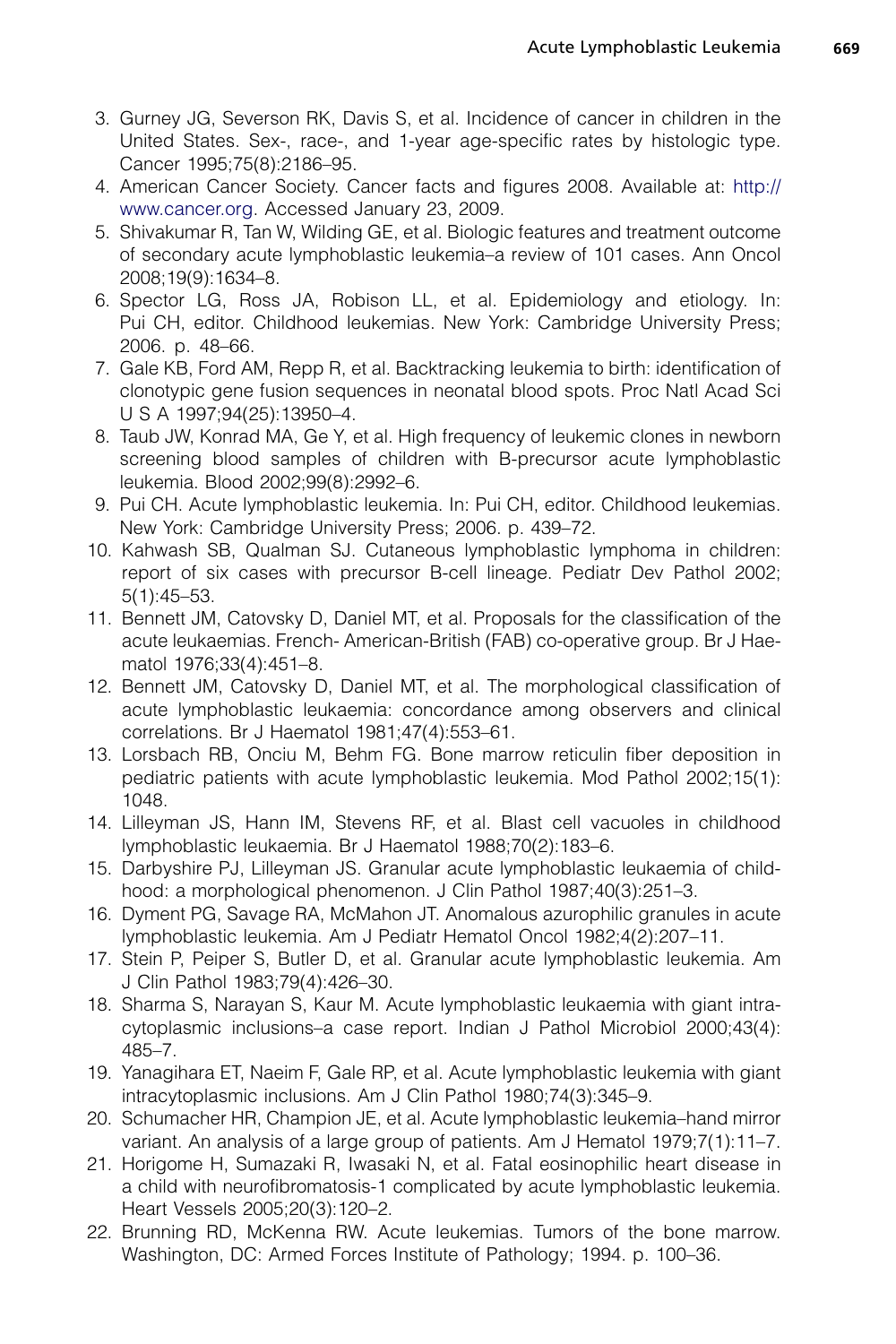- <span id="page-15-0"></span>23. Cantu-Rajnoldi A, Invernizzi R, Biondi A, et al. Biological and clinical features of acute lymphoblastic leukaemia with cytoplasmic granules or inclusions: description of eight cases. Br J Haematol 1989;73(3):309–14.
- 24. Li S, Lew G. Is B-lineage acute lymphoblastic leukemia with a mature phenotype and l1 morphology a precursor B-lymphoblastic leukemia/lymphoma or Burkitt leukemia/lymphoma? Arch Pathol Lab Med 2003;127(10):1340–4.
- 25. Nelson BP, Treaba D, Goolsby C, et al. Surface immunoglobulin positive lymphoblastic leukemia in adults; a genetic spectrum. Leuk Lymphoma 2006;47(7):1352–9.
- 26. Bene MC, Castoldi G, Knapp W, et al. Proposals for the immunological classification of acute leukemias. European Group for the Immunological Characterization of Leukemias (EGIL). Leukemia 1995;9(10):1783–6.
- 27. Pilozzi E, Pulford K, Jones M, et al. Co-expression of CD79a (JCB117) and CD3 by lymphoblastic lymphoma. J Pathol 1998;186(2):140–3.
- 28. Faber J, Kantarjian H, Roberts MW, et al. Terminal deoxynucleotidyl transferasenegative acute lymphoblastic leukemia. Arch Pathol Lab Med 2000;124(1):92–7.
- 29. Coustan-Smith E, Mullighan CG, Onciu M, et al. Early T-cell precursor leukaemia: a subtype of very high-risk acute lymphoblastic leukaemia. Lancet Oncol 2009; 10:147–56.
- 30. Faderl S, Jeha S, Kantarjian HM. The biology and therapy of adult acute lymphoblastic leukemia. Cancer 2003;98(7):1337–54.
- 31. Mancini M, Scappaticci D, Cimino G, et al. A comprehensive genetic classification of adult acute lymphoblastic leukemia (ALL): analysis of the GIMEMA 0496 protocol. Blood 2005;105(9):3434–41.
- 32. Ross ME, Zhou X, Song G, et al. Classification of pediatric acute lymphoblastic leukemia by gene expression profiling. Blood 2003;102(8):2951–9.
- 33. Yeoh EJ, Ross ME, Shurtleff SA, et al. Classification, subtype discovery, and prediction of outcome in pediatric acute lymphoblastic leukemia by gene expression profiling. Cancer Cell 2002;1(2):133–43.
- 34. Pui CH, Campana D, Evans WE. Childhood acute lymphoblastic leukaemia– current status and future perspectives. Lancet Oncol 2001;2(10):597–607.
- 35. Ramakers-van Woerden NL, Pieters R, Loonen AH, et al. TEL/AML1 gene fusion is related to in vitro drug sensitivity for L-asparaginase in childhood acute lymphoblastic leukemia. Blood 2000;96(3):1094–9.
- 36. Stam RW, den Boer ML, Meijerink JP, et al. Differential mRNA expression of Ara-C-metabolizing enzymes explains Ara-C sensitivity in MLL gene-rearranged infant acute lymphoblastic leukemia. Blood 2003;101(4):1270–6.
- 37. Kager L, Cheok M, Yang W, et al. Folate pathway gene expression differs in subtypes of acute lymphoblastic leukemia and influences methotrexate pharmacodynamics. J Clin Invest 2005;115(1):110–7.
- 38. Mullighan CG, Goorha S, Radtke I, et al. Genome-wide analysis of genetic alterations in acute lymphoblastic leukaemia. Nature 2007;446(7137):758–64.
- 39. Armstrong SA, Staunton JE, Silverman LB, et al. MLL translocations specify a distinct gene expression profile that distinguishes a unique leukemia. Nat Genet 2002;30(1):41–7.
- 40. Armstrong SA, Mabon ME, Silverman LB, et al. FLT3 mutations in childhood acute lymphoblastic leukemia. Blood 2004;103(9):3544–6.
- 41. Mullighan CG, Miller CB, Radtke I, et al. BCR-ABL1 lymphoblastic leukaemia is characterized by the deletion of Ikaros. Nature 2008;453(7191):110–4.
- 42. Taketani T, Taki T, Sugita K, et al. FLT3 mutations in the activation loop of tyrosine kinase domain are frequently found in infant ALL with MLL rearrangements and pediatric ALL with hyperdiploidy. Blood 2004;103(3):1085–8.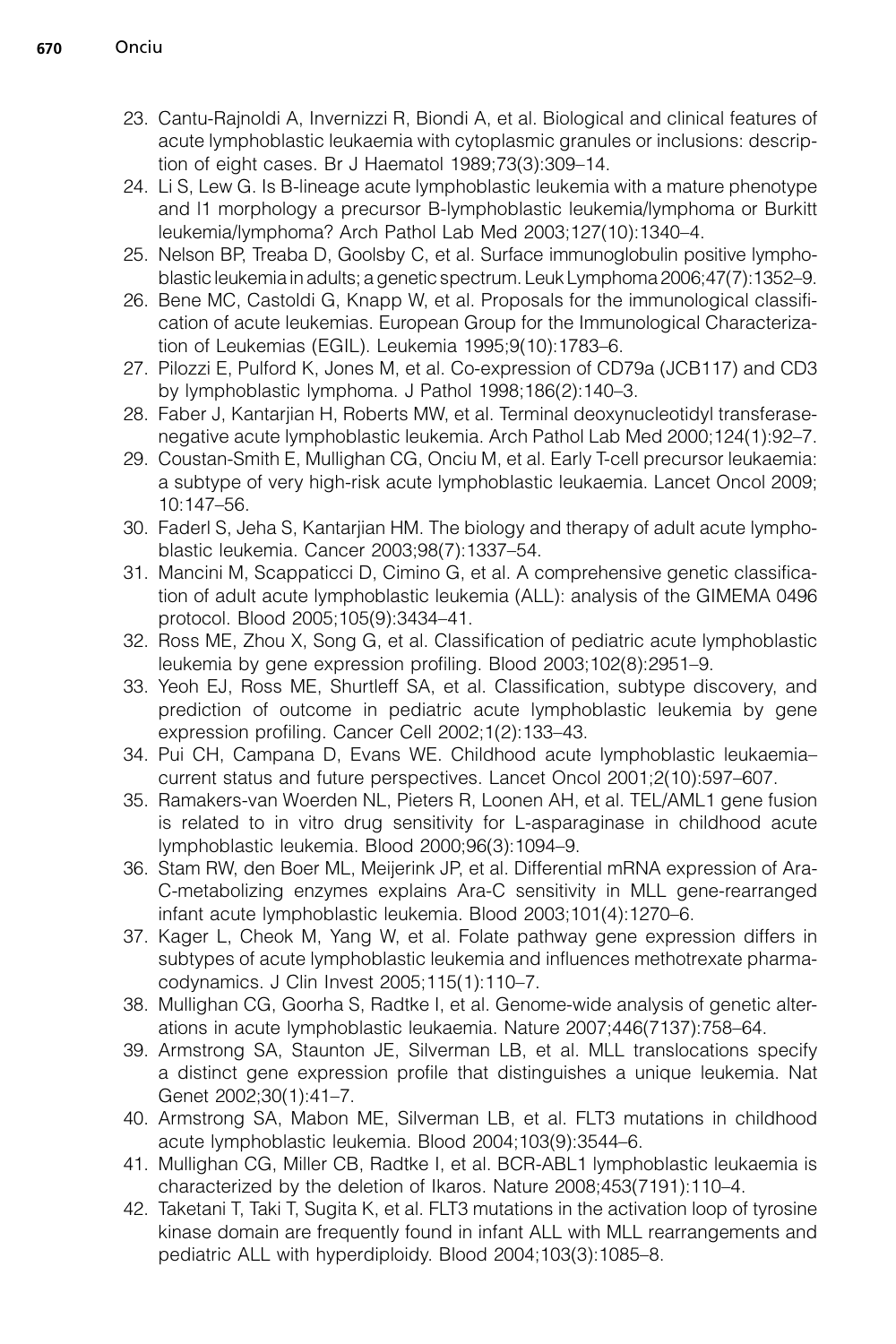- <span id="page-16-0"></span>43. Hatano M, Roberts CW, Minden M, et al. Deregulation of a homeobox gene, HOX11, by the t(10;14) in T cell leukemia. Science 1991;253(5015):79–82.
- 44. Kennedy MA, Gonzalez-Sarmiento R, Kees UR, et al. HOX11, a homeoboxcontaining T-cell oncogene on human chromosome 10q24. Proc Natl Acad Sci U S A 1991;88(20):8900–4.
- 45. Ballerini P, Blaise A, Busson-Le Coniat M, et al. HOX11L2 expression defines a clinical subtype of pediatric T-ALL associated with poor prognosis. Blood 2002;100(3):991–7.
- 46. Bernard OA, Busson-LeConiat M, Ballerini P, et al. A new recurrent and specific cryptic translocation, t(5;14) (q35;q32), is associated with expression of the Hox11L2 gene in T acute lymphoblastic leukemia. Leukemia 2001;15(10): 1495–504.
- 47. Valge-Archer V, Forster A, Rabbitts TH. The LMO1 and LDB1 proteins interact in human T cell acute leukaemia with the chromosomal translocation t(11;14) (p15;q11). Oncogene 1998;17(24):3199–202.
- 48. Carlson KM, Vignon C, Bohlander S, et al. Identification and molecular characterization of CALM/AF10 fusion products in T cell acute lymphoblastic leukemia and acute myeloid leukemia. Leukemia 2000;14(1):100–4.
- 49. Narita M, Shimizu K, Hayashi Y, et al. Consistent detection of CALM-AF10 chimaeric transcripts in haematological malignancies with t(10;11) (p13;q14) and identification of novel transcripts. Br J Haematol 1999; 105(4):928–37.
- 50. Asnafi V, Radford-Weiss I, Dastugue N, et al. CALM-AF10 is a common fusion transcript in T-ALL and is specific to the TCRgammadelta lineage. Blood 2003;102(3):1000–6.
- 51. Caudell D, Aplan PD. The role of CALM-AF10 gene fusion in acute leukemia. Leukemia 2008;22(4):678–85.
- 52. Ferrando AA, Neuberg DS, Staunton J, et al. Gene expression signatures define novel oncogenic pathways in T cell acute lymphoblastic leukemia. Cancer Cell 2002;1(1):75–87.
- 53. Graux C, Cools J, Michaux L, et al. Cytogenetics and molecular genetics of T-cell acute lymphoblastic leukemia: from thymocyte to lymphoblast. Leukemia 2006;20(9):1496–510.
- 54. Kees UR, Heerema NA, Kumar R, et al. Expression of HOX11 in childhood T-lineage acute lymphoblastic leukaemia can occur in the absence of cytogenetic aberration at 10q24: a study from the Children's Cancer Group (CCG). Leukemia 2003;17(5):887–93.
- 55. Weng AP, Ferrando AA, Lee W, et al. Activating mutations of NOTCH1 in human T cell acute lymphoblastic leukemia. Science 2004;306(5694):269–71.
- 56. Asnafi V, Beldjord K, Libura M, et al. Age-related phenotypic and oncogenic differences in T-cell acute lymphoblastic leukemias may reflect thymic atrophy. Blood 2004;104(13):4173–80.
- 57. Szczepanski T, Beishuizen A, Pongers-Willemse MJ, et al. Cross-lineage T cell receptor gene rearrangements occur in more than ninety percent of childhood precursor-B acute lymphoblastic leukemias: alternative PCR targets for detection of minimal residual disease. Leukemia 1999;13(2): 196–205.
- 58. van der Velden V, Bruggemann M, Hoogeveen PG, et al. TCRB gene rearrangements in childhood and adult precursor-B-ALL: frequency, applicability as MRD-PCR target, and stability between diagnosis and relapse. Leukemia 2004; 18(12):1971–80.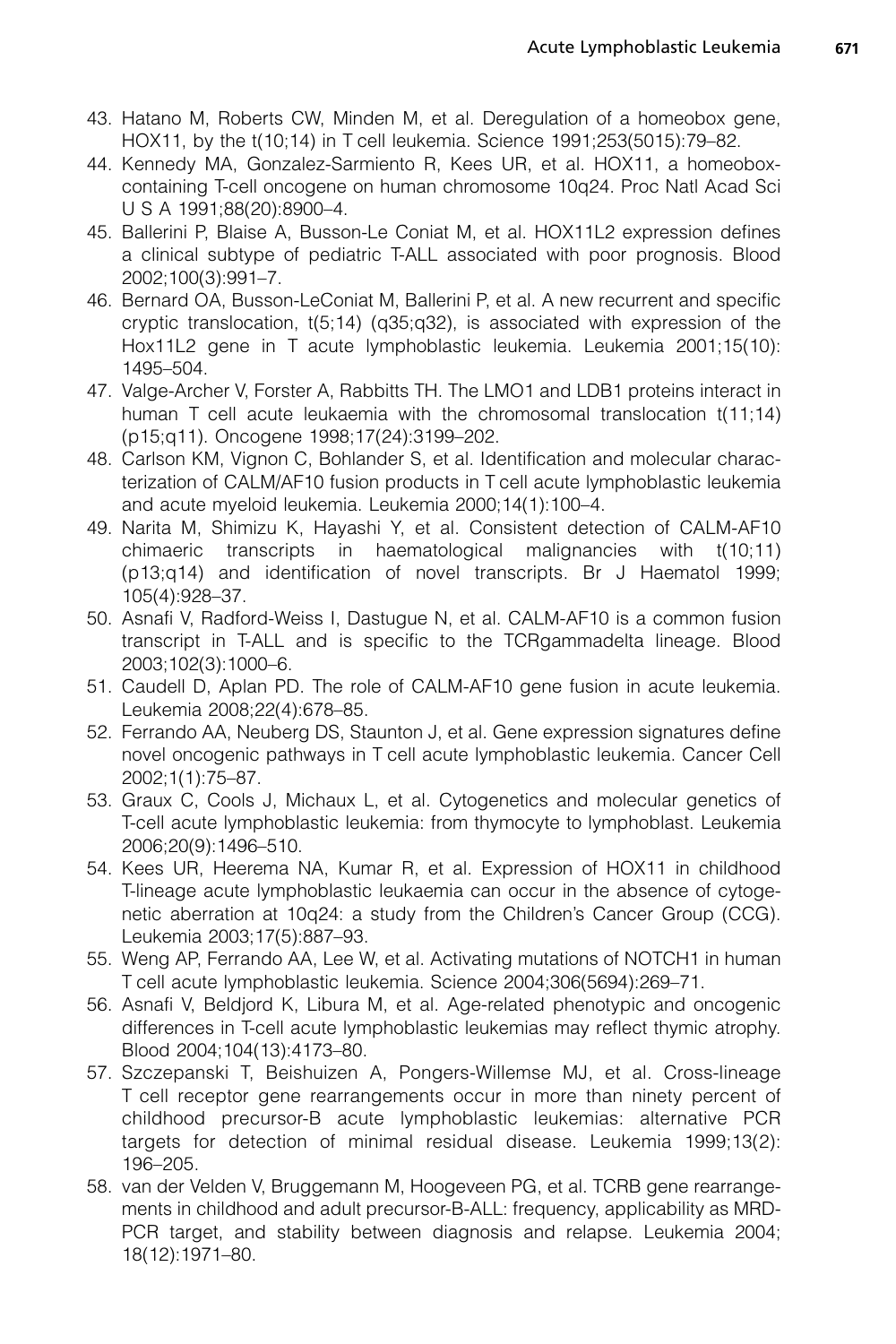- <span id="page-17-0"></span>59. van Dongen JJ, Langerak AW. Immunoglobulin and T-cell receptor gene rearrangements. In: Pui CH, editor. Childhood leukemias. New York: Cambridge University Press; 2006. p. 210–34.
- 60. Breit TM, Verschuren MC, Wolvers-Tettero IL, et al. Human T cell leukemias with continuous V(D)J recombinase activity for TCR-delta gene deletion. J Immunol 1997;159(9):4341–9.
- 61. Beishuizen A, Hahlen K, Hagemeijer A, et al. Multiple rearranged immunoglobulin genes in childhood acute lymphoblastic leukemia of precursor B-cell origin. Leukemia 1991;5(8):657–67.
- 62. Szczepanski T, Willemse MJ, Brinkhof B, et al. Comparative analysis of Ig and TCR gene rearrangements at diagnosis and at relapse of childhood precursor-B-ALL provides improved strategies for selection of stable PCR targets for monitoring of minimal residual disease. Blood 2002;99(7): 2315–23.
- 63. Brady KA, Atwater SK, Lowell CA. Flow cytometric detection of CD10 (cALLA) on peripheral blood B lymphocytes of neonates. Br J Haematol 1999;107(4): 712–5.
- 64. Froehlich TW, Buchanan GR, Cornet JA, et al. Terminal deoxynucleotidyl transferase-containing cells in peripheral blood: implications for the surveillance of patients with lymphoblastic leukemia or lymphoma in remission. Blood 1981; 58(2):214–20.
- 65. Meru N, Jung A, Baumann I, et al. Expression of the recombination-activating genes in extrafollicular lymphocytes but no apparent reinduction in germinal center reactions in human tonsils. Blood 2002;99(2):531–7.
- 66. Onciu M, Lorsbach RB, Henry EC, et al. Terminal deoxynucleotidyl transferasepositive lymphoid cells in reactive lymph nodes from children with malignant tumors: incidence, distribution pattern, and immunophenotype in 26 patients. Am J Clin Pathol 2002;118(2):248–54.
- 67. McKenna RW, Washington LT, Aquino DB, et al. Immunophenotypic analysis of hematogones (B-lymphocyte precursors) in 662 consecutive bone marrow specimens by 4-color flow cytometry. Blood 2001;98(8):2498–507.
- 68. Kroft SH. Role of flow cytometry in pediatric hematopathology. Am J Clin Pathol 2004;122(Suppl):S19–32.
- 69. van Lochem EG, van der Velden V, Wind HK, et al. Immunophenotypic differentiation patterns of normal hematopoiesis in human bone marrow: reference patterns for age-related changes and disease-induced shifts. Cytometry B Clin Cytom 2004;60(1):1–13.
- 70. Dworzak MN, Fritsch G, Fleischer C, et al. Multiparameter phenotype mapping of normal and post-chemotherapy B lymphopoiesis in pediatric bone marrow. Leukemia 1997;11(8):1266–73.
- 71. Tiacci E, Pileri S, Orleth A, et al. PAX5 expression in acute leukemias: higher Blineage specificity than CD79a and selective association with t(8;21)-acute myelogenous leukemia. Cancer Res 2004;64(20):7399–404.
- 72. Huh YO, Smith TL, Collins P, et al. Terminal deoxynucleotidyl transferase expression in acute myelogenous leukemia and myelodysplasia as determined by flow cytometry. Leuk Lymphoma 2000;37(3-4):319–31.
- 73. Rossi JG, Felice MS, Bernasconi AR, et al. Acute leukemia of dendritic cell lineage in childhood: incidence, biological characteristics and outcome. Leuk Lymphoma 2006;47(4):715–25.
- 74. Feuillard J, Jacob MC, Valensi F, et al. Clinical and biologic features of CD4(+)CD56(+) malignancies. Blood 2002;99(5):1556–63.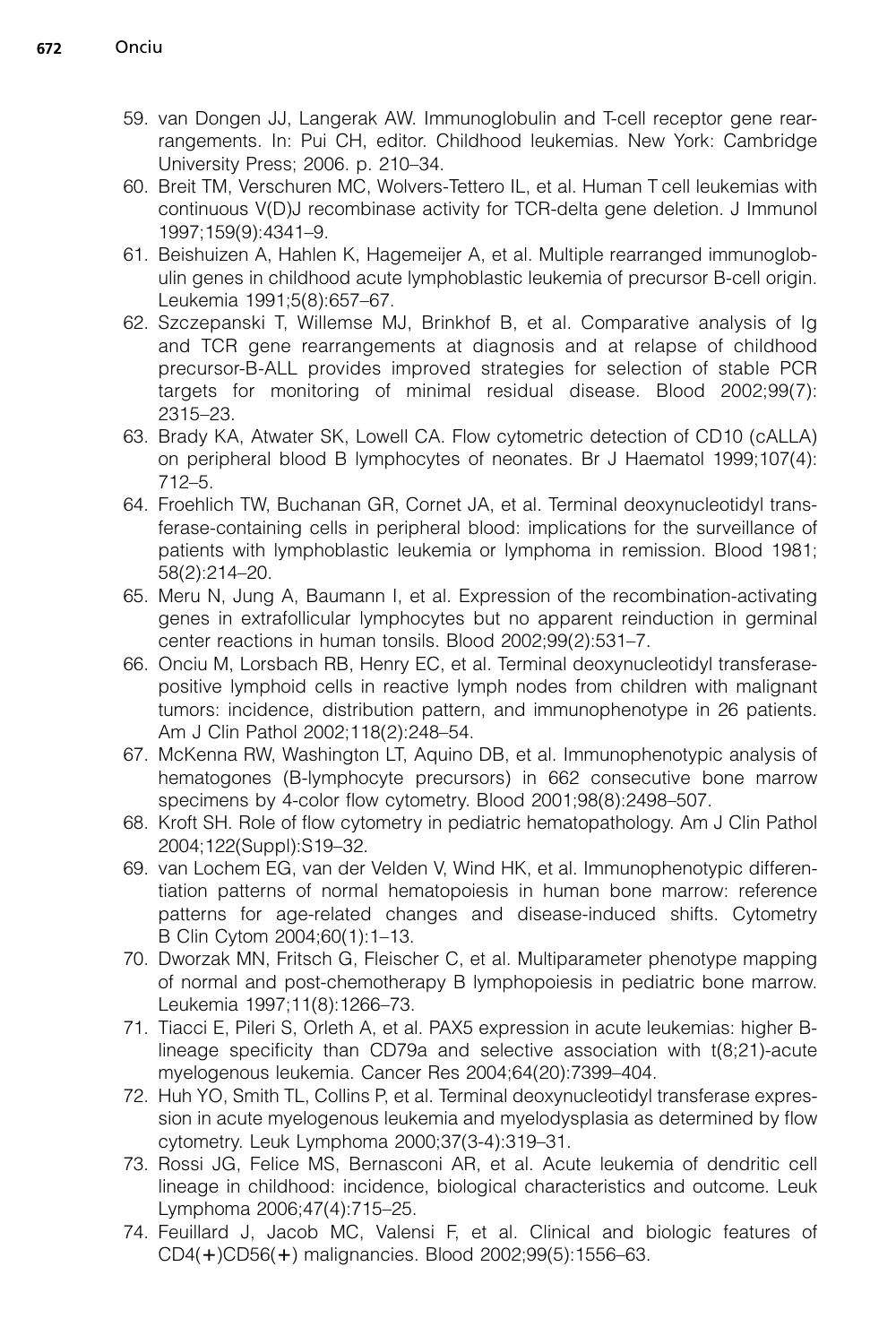- <span id="page-18-0"></span>75. Chan NP, Ma ES, Wan TS, et al. The spectrum of acute lymphoblastic leukemia with mature B-cell phenotype. Leuk Res 2003;27(3):231–4.
- 76. Komrokji R, Lancet J, Felgar R, et al. Burkitt's leukemia with precursor B-cell immunophenotype and atypical morphology (atypical Burkitt's leukemia/ lymphoma): case report and review of literature. Leuk Res 2003;27(6):561–6.
- 77. Navid F, Mosijczuk AD, Head DR, et al. Acute lymphoblastic leukemia with the (8;14) (q24;q32) translocation and FAB L3 morphology associated with a B-precursor immunophenotype: the Pediatric Oncology Group experience. Leukemia 1999;13(1):135–41.
- 78. Onciu M, Behm FG, Raimondi SC, et al. ALK-positive anaplastic large cell lymphoma with leukemic peripheral blood involvement is a clinicopathologic entity with an unfavorable prognosis. Report of three cases and review of the literature. Am J Clin Pathol 2003;120(4):617–25.
- 79. Juco J, Holden JT, Mann KP, et al. Immunophenotypic analysis of anaplastic large cell lymphoma by flow cytometry. Am J Clin Pathol 2003;119(2):205–12.
- 80. Ozdemirli M, Fanburg-Smith JC, Hartmann DP, et al. Differentiating lymphoblastic lymphoma and Ewing's sarcoma: lymphocyte markers and gene rearrangement. Mod Pathol 2001;14(11):1175–82.
- 81. Buresh CJ, Oliai BR, Miller RT. Reactivity with TdT in Merkel cell carcinoma: a potential diagnostic pitfall. Am J Clin Pathol 2008;129(6):894–8.
- 82. Dong HY, Liu W, Cohen P, et al. B-cell specific activation protein encoded by the PAX-5 gene is commonly expressed in merkel cell carcinoma and small cell carcinomas. Am J Surg Pathol 2005;29(5):687–92.
- 83. Denzinger S, Burger M, Hammerschmied CG, et al. Pax-5 protein expression in bladder cancer: a preliminary study that shows no correlation to grade, stage or clinical outcome. Pathology 2008;40(5):465–9.
- 84. Mhawech-Fauceglia P, Saxena R, Zhang S, et al. Pax-5 immunoexpression in various types of benign and malignant tumours: a high-throughput tissue microarray analysis. J Clin Pathol 2007;60(6):709–14.
- 85. Torlakovic E, Slipicevic A, Robinson C, et al. Pax-5 expression in nonhematopoietic tissues. Am J Clin Pathol 2006;126(5):798–804.
- 86. Gokbuget N, Hoelzer D. Treatment of adult acute lymphoblastic leukemia. Semin Hematol 2009;46(1):64–75.
- 87. Kantarjian H, Thomas D, O'Brien S, et al. Long-term follow-up results of hyperfractionated cyclophosphamide, vincristine, doxorubicin, and dexamethasone (Hyper-CVAD), a dose-intensive regimen, in adult acute lymphocytic leukemia. Cancer 2004;101(12):2788–801.
- 88. Pui CH, Relling MV, Evans WE. Role of pharmacogenomics and pharmacodynamics in the treatment of acute lymphoblastic leukaemia. Best Pract Res Clin Haematol 2002;15(4):741–56.
- 89. Yang JJ, Cheng C, Yang W, et al. Genome-wide interrogation of germline genetic variation associated with treatment response in childhood acute lymphoblastic leukemia. JAMA 2009;301(4):393–403.
- 90. Cheng Q, Yang W, Raimondi SC, et al. Karyotypic abnormalities create discordance of germline genotype and cancer cell phenotypes. Nat Genet 2005; 37(8):878–82.
- 91. Szczepanski T. Why and how to quantify minimal residual disease in acute lymphoblastic leukemia? Leukemia 2007;21(4):622–6.
- 92. Bruggemann M, Raff T, Flohr T, et al. Clinical significance of minimal residual disease quantification in adult patients with standard-risk acute lymphoblastic leukemia. Blood 2006;107(3):1116–23.